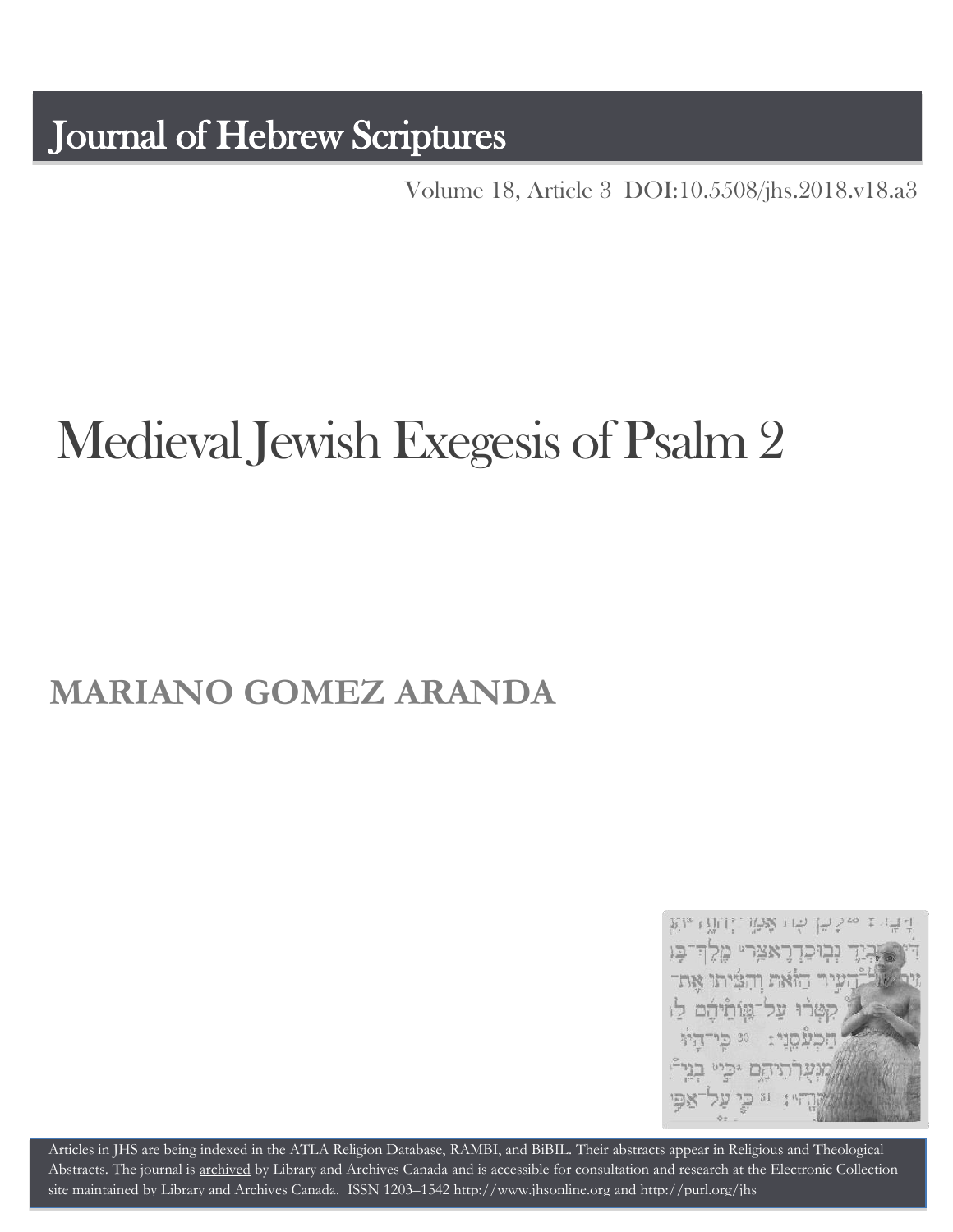### **MEDIEVAL JEWISH EXEGESIS OF PSALM 2 \***

#### MARIANO GOMEZ ARANDA ILC-CSIC, MADRID

#### **1. INTRODUCTION**

Psalm 2 is one of the most controversial chapters in the book of Psalms. S. Gillingham points out that the interpretations of this psalm, as well as of Psalm 1, "increasingly divided Jews and Christians over the first twelve hundred years of the Common Era."<sup>1</sup> Several partial analyses on how ancient and medieval Jewish exegetes interpreted this psalm have been conducted. The interpretations of Psalm 2 in early Judaism, including Rabbinic literature, form part of the study by S. Janse on the reception history of this psalm.<sup>2</sup> In her book on the history of interpretation of psalms 1 and 2 in Jewish and Christian tradition, Gillingham dedicates an entire chapter to Rabbinic and Medieval exegesis, in which she examines some details of the explanations of Rashi, Maimonides, Jacob ben Reuben, David Kimhi, and Abraham ibn Ezra on the first two psalms.<sup>3</sup> The anti-Christian comments of Jacob ben Reuben and David Kimhi on Psalm 2 are also analyzed by R. Chazan in the context of medieval Jewish and Christian controversies.<sup>4</sup> Some particular explanations of-

<sup>\*</sup> This research is part of the project "Science and Religion in Judaism in Medieval Iberia" (Research Project FFI2016-75230-P) and has been financed by the Ministerio de Economía y Competitividad of Spain.

<sup>1</sup> S. Gillingham, *A Journey of Two Psalms: The Reception of Psalms 1 and 2 in Jewish and Christian Tradition* (Oxford: Oxford University Press, 2013), 94.

<sup>2</sup> S. Janse, *"You Are My Son": The Reception History of Psalm 2 in Early Judaism and the Early Church* (Leuven-Paris-Walpole: Peeters, 2009), 51- 75.

<sup>3</sup> Gillingham, *A Journey*, 68-94.

<sup>4</sup> R. Chazan, *Fashioning Jewish Identity in Medieval Western Christendom* (Cambridge: Cambridge University Press, 2004), 235-241.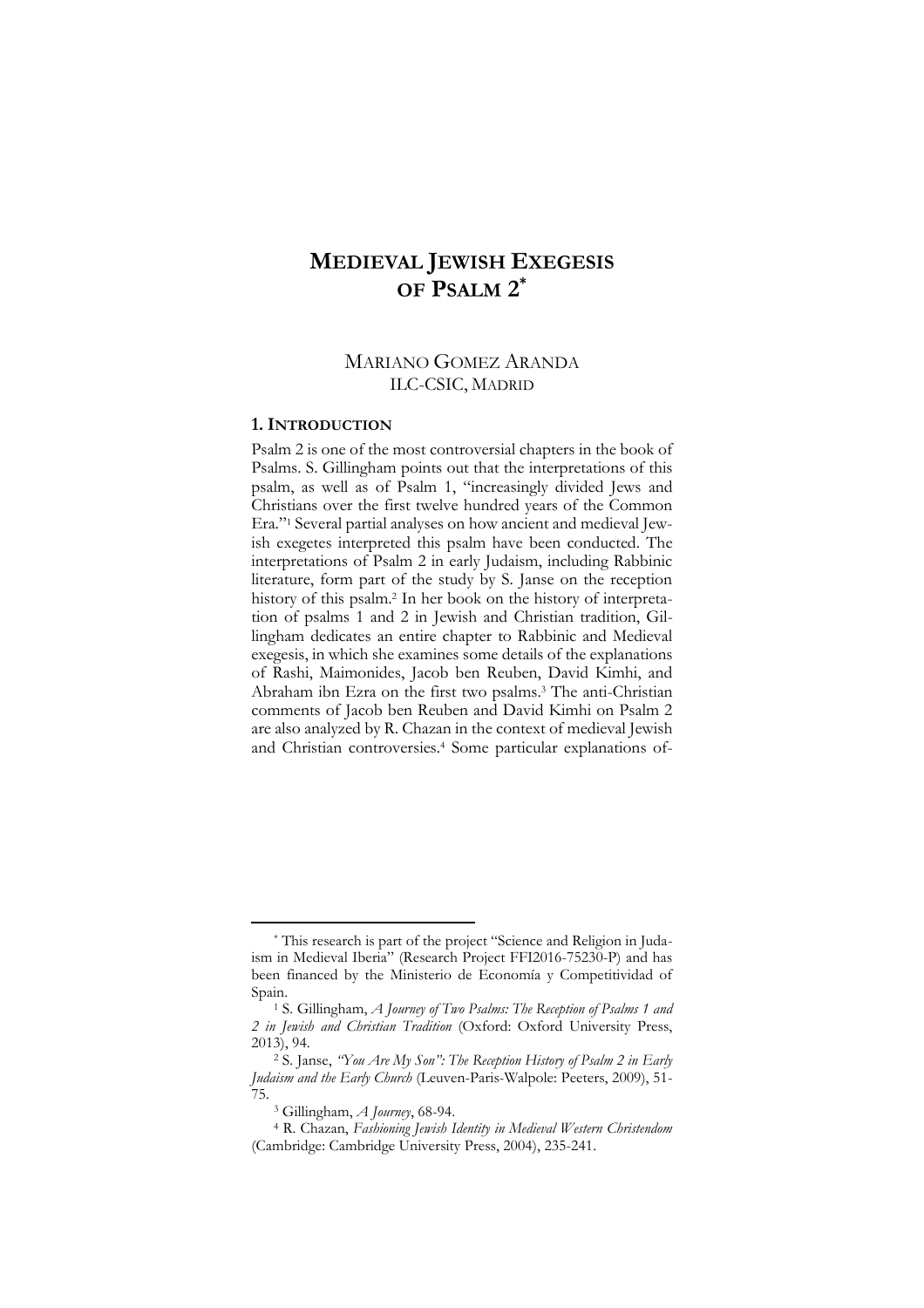fered by Rashi of this psalm have been studied by Grossman,<sup>5</sup> Signer,<sup>6</sup> Harris,<sup>7</sup> and Lasker.<sup>8</sup>

It is the purpose of this article to make an extensive and comparative analysis of the most important medieval Jewish exegetes who wrote commentaries or explanations on this psalm, namely, Saadiah Gaon, Yefet ben Eli, Salmon ben Yeruham, Rashi, Josef Bechor Shor, Abraham ibn Ezra, David Kimhi, Jacob ben Reuben, Menahem ha-Meiri, and Isaiah of Thrani. The comparison and contrast of the explanations of these authors will show that medieval Jewish exegesis of this psalm, far from being unanimous, led to a diversity of viewpoints on the references in the psalm to historical or eschatological figures, nations, and kingdoms, and on the place of Psalm 2 within the book of Psalms.

#### **2. THE HISTORICAL AND/OR ESCHATOLOGICAL REFERENCES OF PSALM 2**

#### **2.1. RABBINIC LITERATURE**

In the Talmud, this psalm is cited in the context of the future coming of the Messiah, and specifically of the wars against Gog and Magog preceding that event. The nations that rage against Israel and the peoples who mutter in vain are the idol-worshippers who will be against the Lord and His Messiah when the battle of Gog and Magog comes at the end of times.<sup>9</sup> Ps 2:7–8 is interpreted as the words of God that will be addressed specifically to the Messiah, the son of David.<sup>10</sup>

The interpretation of Psalm 2 in *Midrash Tehillim* is clearly Messianic. It also refers to the future wars of Gog and Magog: "Even in the time-to-come, Gog and Magog will set themselves against the Lord and His anointed, only to fall down."<sup>11</sup> David foresaw the final battle and considered that the fight of the nations would be in vain. With regard to the "son" mentioned

<sup>5</sup> A. Grossman, "Rashi's Commentary on Psalms and the Jewish-Christian Polemic," in D. Rappel (ed.), *Sefer Ha-Yobel Le-Moshe Ahrend* (Jerusalem, 1996), 59–74 [Heb.].

<sup>6</sup> M.A. Signer, "King/Messiah: Rashi's Exegesis of Psalms 2," *Prooftexts* 3 (1983), 273–284; idem, "God's Love for Israel: Apologetic and Hermeneutical Strategies in Twelfth-Century Biblical Exegesis," in M. A. Signer and J. V. Engen (eds.), *Jews and Christians in Twelfth-Century Europe* (Notre Dame: University of Notre Dame Press, 2001), 123–149.

<sup>7</sup> R. A. Harris, "Rashi and the 'Messianic' Psalms," in C. Cohen et al. (eds.), *Birkat Shalom: Studies in the Bible, Ancient Near Eastern Literature, and Postbiblical Judaism Presented to Shalom M. Paul on the Occasion of His Seventieth Birthday* (Winona Lake: Eisenbrauns, 2008), 845–862.

<sup>8</sup> D. Lasker, "Rashi and Maimonides on Christianity," in E. Kanarfogel and M. Sokolow (eds.), *Between Rashi and Maimonides: Themes in Medieval Jewish Thought Literature and Exegesis* (New York: Yeshiva University Press, 2010), 3–21.

<sup>9</sup> 'Abod. Zar. 3b. See also Ber. 7b.

<sup>10</sup> Sukkah 52a.

<sup>11</sup> W.G. Braude, *The Midrash on Psalms* (New Haven: Yale University Press, 1959), 35.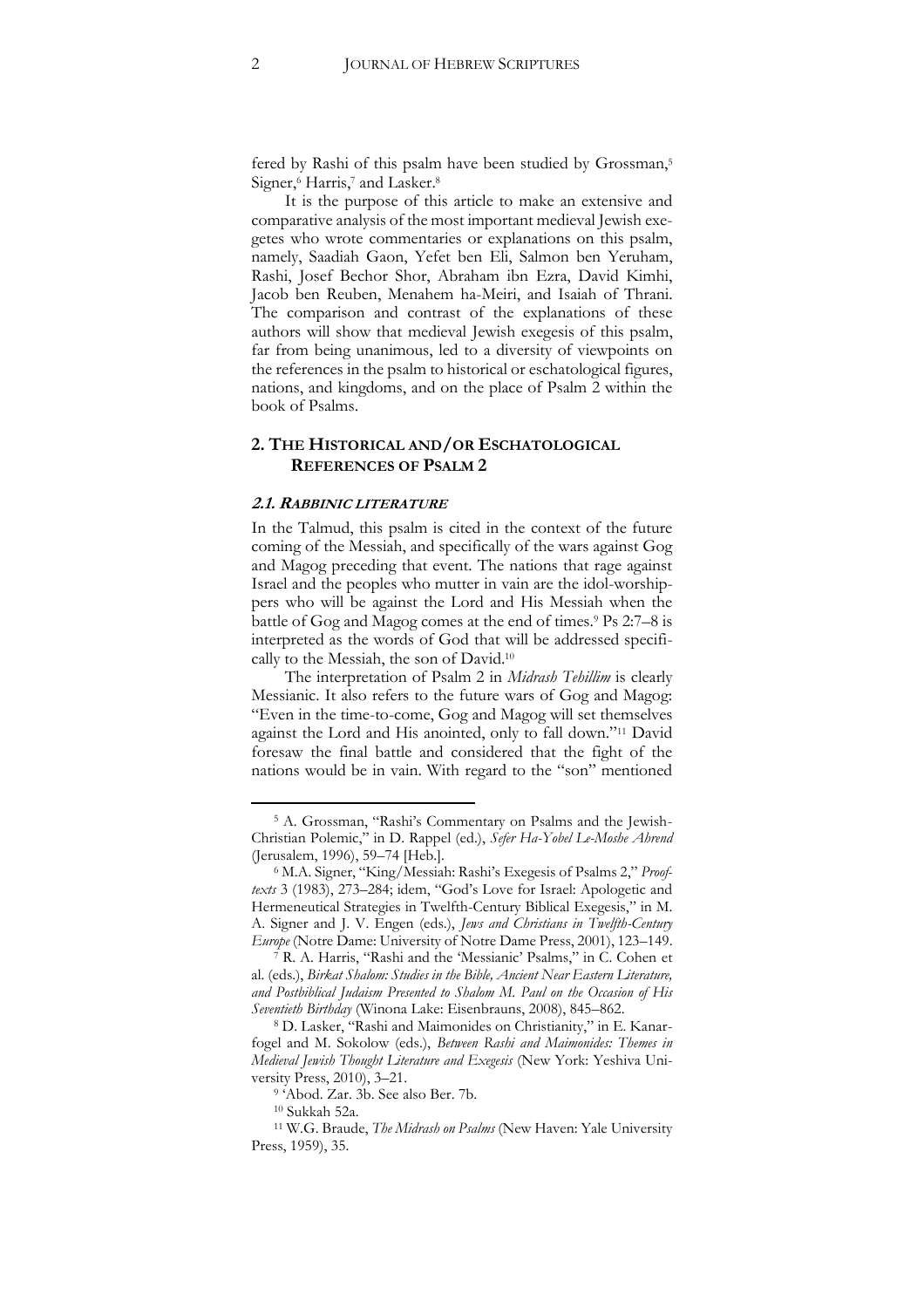in Ps 2:7, different interpretations are given. In *Midrash Tehillim* 2:9, although the use of this word is taken as a reference to the children of Israel, it also refers "to the lord Messiah," in whom all the promises mentioned in the psalm will be fulfilled. The expression *"today I have begotten you"* (Ps 2:7) is interpreted in the midrash literally: "On the very day of redemption, God will create the Messiah." Ps 2:8 is explained as part of the conversation between God and the Messiah in which God promises the Messiah dominion over the nations, because the nations are already part of the Messiah's inheritance.<sup>12</sup>

Regarding the Targum on Psalm 2, Janse sustains that, although a Messianic tendency is evident in the Targum of the Psalms, a non-Messianic interpretation is offered in the translation of Psalm 2.<sup>13</sup> According to S. Gillingham, however, the eschatological connotations of the Targum of Psalm 2 are clear.<sup>14</sup>

#### **2.2. SAADIAH GAON**

The Messianic interpretation of Psalm 2 is clear in the case of Saadiah Gaon. In his long introduction to his commentary on Psalms, Saadiah includes a translation of the first four psalms accompanied by a complete commentary on each of them. On Psalm 2, he affirms:

The second Psalm is a threat to those who rebel against the Lord by practicing heresy and committing sins, and it refers particularly to those who will rise up against the anointed of the Lord on earth.<sup>15</sup>

After explaining the meanings of the difficult words of the psalm, Saadiah affirms that "the object of this chapter is to remind readers of the vengeance that will befall the unbelievers," and adds that the psalm describes the action taken by the unbelievers to cast off the commandments of the Lord and his anointed. According to him, the word *bonds* in the expression *let us break their bonds* (Ps 2:3) refers to such commandments. The rest of the psalm expresses the intentions of the anointed to subjugate and defeat those who will not accept the true religion.<sup>16</sup> The expression *I have set my king on Zion* (Ps 2:5) was problematic for some medieval Jewish exegetes for, if taken literally, it would imply that God has a king to whom He should be subservient. Saadiah Gaon follows his principle that actions associated with God in Scripture should be directed towards His creatures and explains that this sentence is pronounced by the Messiah to inform the nations that God, who dwells in Zion, is the Messiah's king.

On the controversial expression *"You are my son, today I have begotten you"* (Ps 2:7), Saadiah Gaon proposes a figurative mean-

<sup>12</sup> Braude, *Midrash on Psalms*, 41–42.

<sup>13</sup> Janse, "*You Are My Son"*, 46–49.

<sup>14</sup> Gillingham, *A Journey*, 74–76.

<sup>15</sup> Y. Kafih, *Tehillim im Targum u-Perush ha-Gaon Rabbenu Saadiah*, (Jerusalem: Ha-Tehiah, 1966), 44.

<sup>16</sup> Kafih, *Tehillim*, 46–47.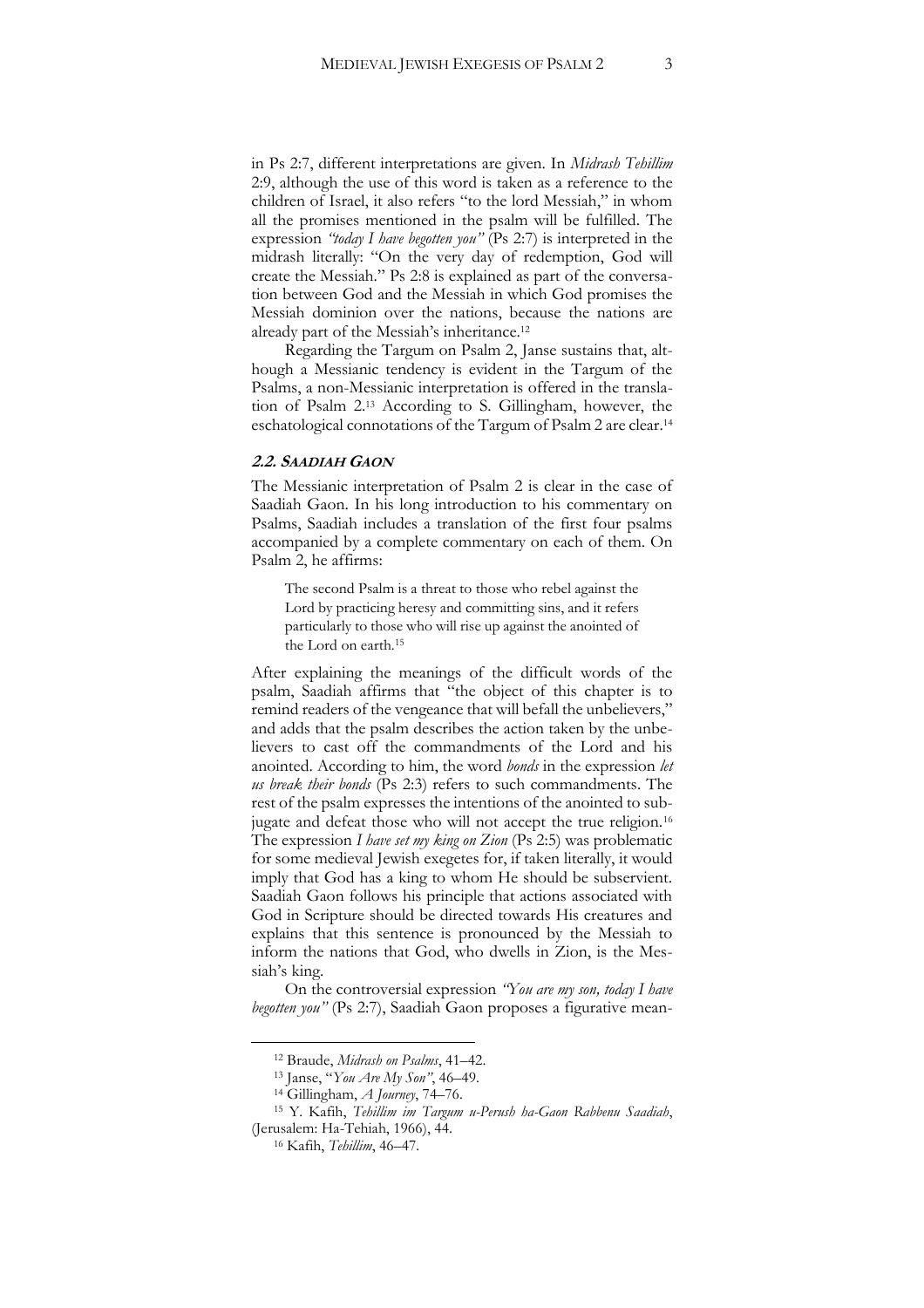ing: "he is my honored" or "he is my distinguished," and explains that it is a way of conferring honor or distinction on the Messiah. This figurative meaning is, according to Saadiah, a normal use in Scripture, as in "you are children of the Lord your God" (Deut 14:1), "children unworthy of Him" (Deut 32:5), and similar others.

Regarding the word ילדתיך, generally translated as *I have begotten you*, Saadiah interprets the root ילד not in the sense of 'begetting,' but in the sense of 'bringing forth,' 'creating' or 'forming,' as in "before the mountains were brought forth יולדו)" (Ps 90:3).

Having affirmed that the book was revealed to King David, Saadiah sustains that "as a result, you will find several of its headings relating to events that befell him after his anointment, some before he came to rule, and some subsequent to that."<sup>17</sup> He then lists the psalms related to historical events—3, 34, 52, 54, 56, 59, 60 63 and 142—but Psalm 2 is not mentioned among them; it is clear, therefore, that for Saadiah this psalm is not connected with any historical event of David.

Saadiah Gaon's universal conception of this psalm is confirmed by his citation of the expression *Let us break their bonds asunder* (Ps 2:3) in his *Book of Beliefs and Opinions*. According to him, this expression is pronounced by individuals of any nation and religion who think that they are neither subject to the fulfillment of God's commandments and prohibitions—referred to in the psalm with the word *bonds*—nor to His promises of reward and punishment.<sup>18</sup>

#### **2.3. THE KARAITES**

j

The Karaites Salmon ben Yeruham and Yefet ben Eli interpret that this psalm refers to the Messianic times, and specifically to the wars of Gog and Magog. Salmon ben Yeruham affirms:

This psalm contains part of the events related to Gog and Magog, the particular nature of Israel, the mention of the Messiah and of Zion, the invitation to the kings of the earth to proclaim the unity of God and to adopt the religion of the truth, the threat to those who disobey, and the protection of those who obey.<sup>19</sup>

Yefet ben Eli dedicates a part of his commentary on Psalm 3 to what he calls "matters concerning the enemies mentioned in this book." He starts with David's personal enemies, and next surveys "the enemies of Israel and of the righteous servant," classi-

<sup>&</sup>lt;sup>17</sup> Kafih, *Tehillim*, 27 and M. Sokolow, "Saadiah Gaon's Prolegomenon to Psalms," *Proceedings of the American Academy for Jewish Research* 51 (1984), 131–174 (153).

<sup>18</sup> Saadiah Gaon, *The Book of Beliefs and Opinions*, trans. S. Rosenblatt (New Haven: Yale University Press, 1948), 15–16.

<sup>19</sup> J. Alobaidi, *Le commentaire des Psaumes par le qaraïte Salmon ben Yeruham: Psaumes 1-10* (Bern et al.: Peter Lang, 1996), 329–330. See also J. Shunary, "Salmon Ben Yeruham's Commentary on the Book of Psalms," *JQR* 73 (1982), 155–175.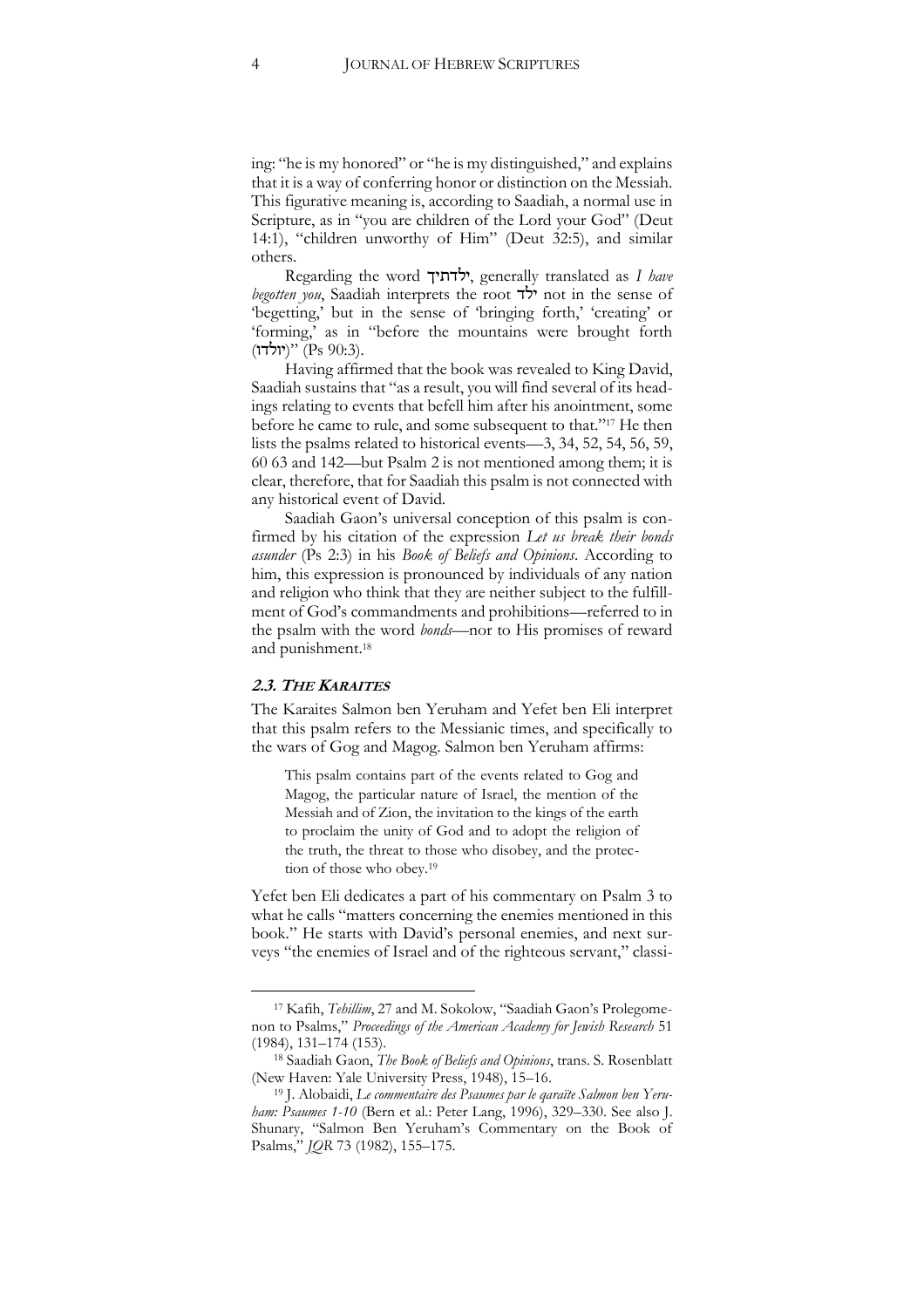fying psalms by the number of enemies to whom they refer. Psalm 2 is one of the psalms in which only one enemy is mentioned: Gog.<sup>20</sup> Yefet ben Eli thinks that Gog is referred to here, because he will be the last king to be defeated at the end of times.<sup>21</sup> However, Gog is not alone. Yefet explains that the plural *nations* and *peoples* in Ps 2:1 refers to the kingdoms and peoples who will follow Gog in the battle against the people of the Lord<sup>22</sup> and the Messiah. Yefet remarks that the Messiah mentioned in Ps 2:2 is the Messiah, son of David, not Elijah or the Messiah, son of Joseph.<sup>23</sup> Eissler explains that Yefet wants to stress that Psalm 2 refers to the very last days of the end of times, when the Messiah, son of David, will appear. According to Salmon ben Yeruham, however, Psalm 2 refers to the situation before the arrival of the Messiah, son of David: the kings and princes of Ps 2:2 conspire to destroy Israel completely before the Messiah appears. Yefet ben Eli explains that the verse "let us burst their bonds asunder, and cast their cords from us" (Ps 2:3) is pronounced by Gog and his allies, expressing their desire to be free from the yokes that the Messiah has put on the necks of his enemies. With this sentence, Gog and his allies want to express their decision to destroy the Messiah and the people of the Lord.

Ben Yeruham states that the king mentioned in Ps 2:6 is the Messiah, a descendant of king David, who will be set by God on Zion. According to Yefet ben Eli, the passage that runs from Ps 2:7 to the end of the psalm are the words of the Messiah who transmits the decree of the Lord: the Messiah will eventually dominate all the nations of the world with his power. According to Ben Yeruham, however, the expression "I will tell of the decree of the Lord" (Ps 2:7) is pronounced by Israel, who expresses honor and grace to God for having informed them of the coming of the Messiah. Ps 2:9 is addressed to the Messiah, who will destroy the enemies with his scepter.

<sup>20</sup> U. Simon, *Four Approaches to the Book of Psalms: From Saadiah Gaon to Abraham Ibn Ezra* (Albany: SUNY Press, 1991), 94. According to Yefet ben Eli, Gog alone is the enemy referred to in Psalms 2, 27, 40, 48, and 68.

<sup>21</sup> For Yefet ben Eli's comments on Psalm 2, see L. Barges (ed.), *Rabbi Yapheth Ben Heli Bassorensis Karaïtae in Librum Psalmorum* (Paris: Instituti Regii Franciae Typograhi, 1856), 92–118. For an edition and German translation of Yefet ben Eli's commentary on Psalm 2 based on a Paris manuscript, together with an analysis and a comparison with Saadia Gaon's interpretation, see F. Eissler, *Königspsalmen und karäische Messiaserwartung: Jefet ben Elis Auslegung von Ps 2.72.89.110.132 im Vergleich mit Saadja Gaons Deutung* (Tübingen: Mohr Siebeck, 2002), 31–115, 480–507. On Messianic time according to Yefet ben Eli, see A. Schenker, "Die Geburtswehen der messianischen Zeit nach Japhet ben Eli," *Bulletin d'études karaïtes* 2 (1989), 39–48.

<sup>22</sup> Yefet ben Eli interprets "against the Lord" (Ps. 2:2) as "against the people of the Lord."

<sup>23</sup> The karaites derived from Qumran the belief in the two Messiahs: the Messianic priest and the Davidic Messiah, N. Wieder, "The Doctrine of the Two Messiahs among the Karaites," *JJS* 6 (1955), 14– 25.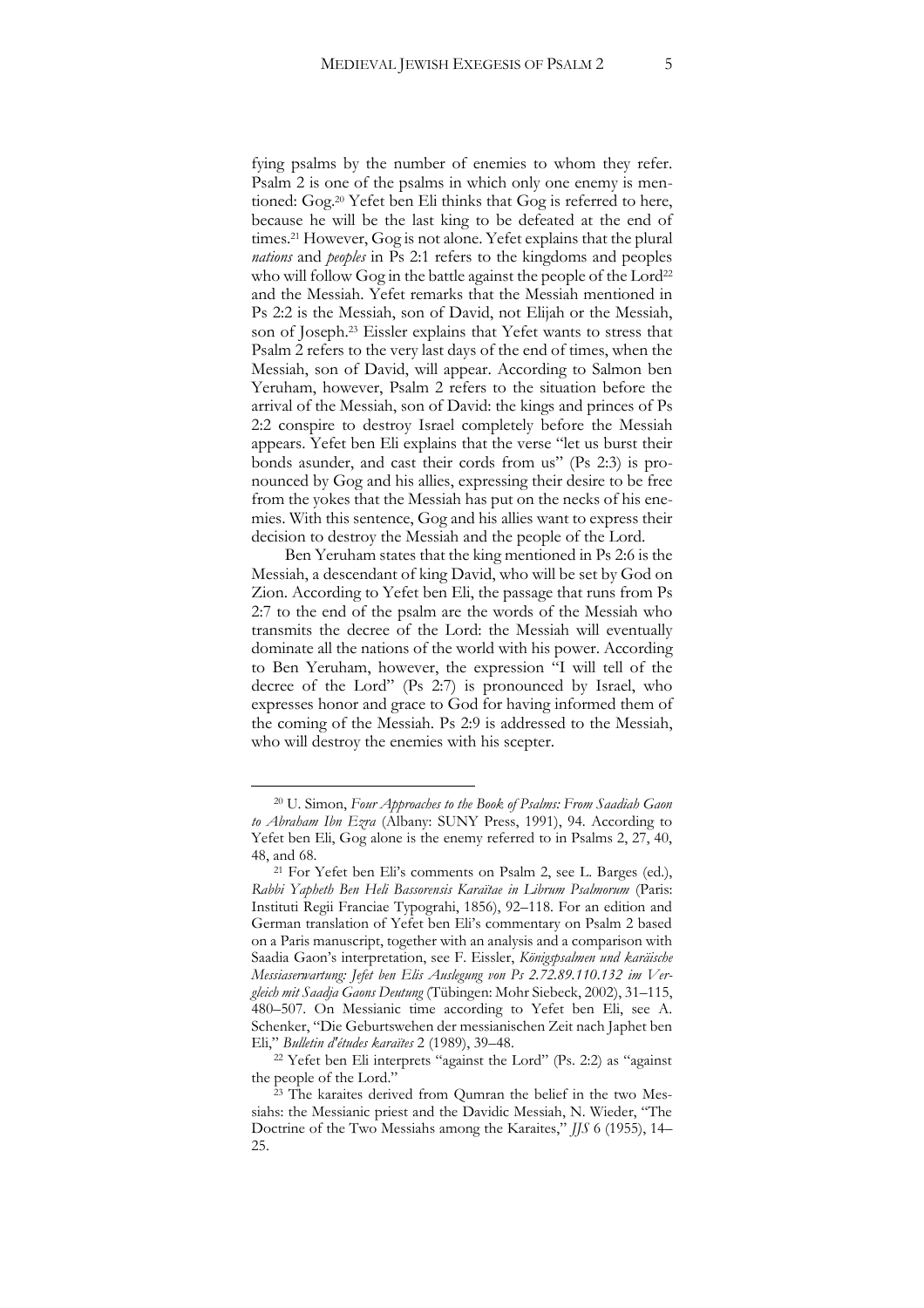Salmon ben Yeruham considers that the son, in the expression *"You are my son, today I have begotten you"* (Ps 2:7), refers to the people of Israel, who express honor and distinction to God as a son does to his father. He quotes some biblical verses in which the people of Israel collectively have been addressed as the son of God, as in "I have become a father to Israel" (Jer. 31:9) and in "children of the living God" (Os. 2:1).

Yefet ben Eli translates *"You are my son"* as "You are my friend," and follows the Targum in interpreting that it means "you are as dear to me as a son to his father." *Today I have begotten you* is an allegory for the power and rank of the Messiah in the final days: "I will reveal your Messianic power and rank to you, who have been of no importance for the nations during the exile. Today, however, your power and rank have been indeed revealed."<sup>24</sup> The idea that the people of the world paid no attention to the Messiah during the exile is coherent with the negative concept of the exile by the Karaite "Mourners of Zion." Yefet ben Eli, one of the "Mourners of Zion", regarded the people of Israel in exile as trapped in a prison. The coming of the Messiah means the final elimination of exile and the return of the people of Israel to Zion forever.<sup>25</sup>

To support their interpretations, both Salmon ben Yeruham and Yefet ben Eli connect the content of Psalm 2 with the prophecies of Ezekiel contained in chapters 38 and 39 describing the defeat of Gog in Messianic times. According to Salmon ben Yeruham, the many peoples gathered to fight against Israel (Ps 2:1) are the same as Gog's horde assembled "to carry off plunder, to carry away silver and gold, to take away cattle and goods, etc." (Ezek 38:13). Contrary to all the other exegetes who render Ps 2:5 literally, Ben Yeruham interprets "he will speak to them in his wrath" as "he will bring a pestilence on them" and relates it to "with pestilence and bloodshed I will enter into judgement with him [Gog]" (Ezek 38:22). Yefet ben Eli relates Psalm 2 with this section of the book of Ezekiel without citing any specific verse.

In his commentary on the Servant section of the book of Isaiah (Isa 52–53), Yefet ben Eli describes the events that will take place in Messianic times. He affirms that, at those times, the Messiah, coming from the north, will reach the land of Israel, during a time of distress; he will be anointed by Elijah, when the wrath of the Lord is revealed; he will send his troops to every place and obtain victory; then, the Israelites will be tranquil. Yefet then says, "when their news reaches [the nation of] Gog, however, they will break out and start an alliance, as he said *against the Lord and His Messiah* (Ps 2:2)."<sup>26</sup> Therefore, Yefet ben Eli's comments on the Servant section support his arguments

<sup>24</sup> F. Eissler, *Königspsalmen*, 498–99.

<sup>25</sup> Y. Erder, "The Negation of the Exile in the Messianic Doctrine of the Karaite Mourners of Zion," *HUCA* 68 (1997), 109–140.

<sup>26</sup> J. Alobaidi (ed.), *The Messiah in Isaiah 53: The Commentaries of Saadia Gaon, Salmon Ben Yeruham and Yefet Ben Eli on Is 52:13–53:12* (Bern: Peter Lang, 1998), 127 and 186.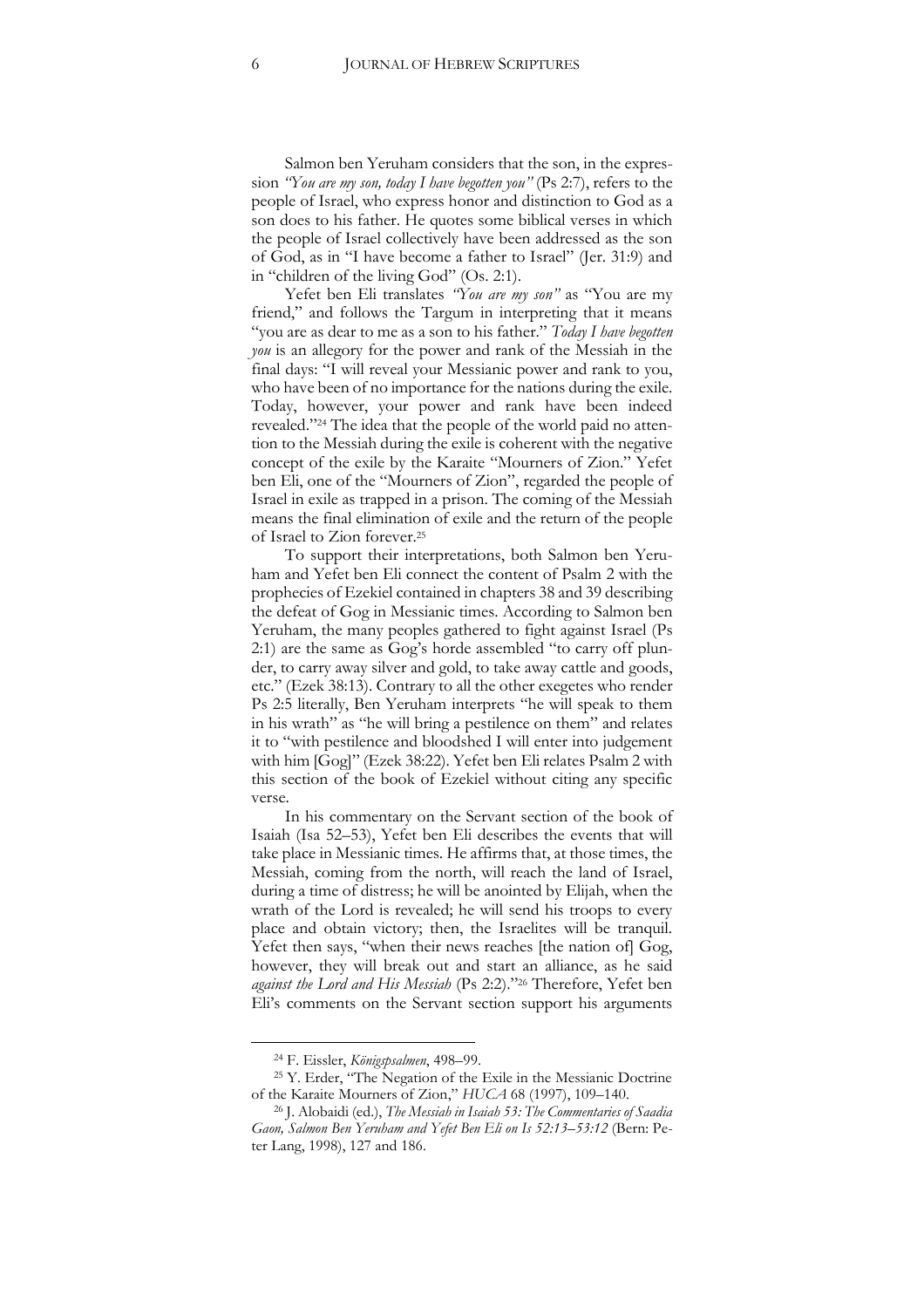that Ps 2:2 describes the alliance of the nation of Gog with other nations to try to defeat the Messiah.

The Karaite interpretation of Psalm 2 as referring to Messianic times reflects the context in which Salmon ben Yeruham and Yefet ben Eli lived. They were two of the Karaites who, in the tenth century, emigrated to Jerusalem in the hope that the end of times was approaching. The Psalter was seen by the members of the Karaite community of Jerusalem as a prayer book intended to hasten the coming of the Messiah. In his commentary on Psalm 46:1, Yefet ben Eli presents the Karaite community as "the shoshanim", the "Mourners of Zion" and the "Terebinths of Righteousness" anxiously expecting the coming of the Messiah.<sup>27</sup>

#### **2.4. RASHI**

 $\overline{a}$ 

Rashi begins his commentary on Psalm 2 by quoting the opinion of the sages that this psalm refers to the King Messiah; however, he interprets it differently.<sup>28</sup>

According to its basic meaning and for a refutation of the Christians it is correct to interpret it as a reference to David himself in consonance with what is stated in the Bible, "when the Philistines heard that Israel had anointed David as king over them" (2 Sam 5:17), "the Philistines gathered their troops" (1 Sam 28:4), and they fell into his [David's] hand. It is concerning them that David asked: "why do nations assemble so that all of them are gathered together?" (Ps 2:1).

As A. Grossman sustains, Rashi was against the Messianic interpretation of this psalm because such interpretation supports the Christian view.<sup>29</sup> In consequence, Rashi preferred to look back to Israel's history and found a historical episode which the psalm connects with. According to Rashi, this psalm is a reference to the biblical episode in which David was anointed as king over Israel and the ensuing rebellion of the Philistines (2 Sam 5:17– 25). Rashi's comments on Ps 2:6 imply that the king enthroned on Zion (Ps 2:6) is David, appointed by the Lord to reign on Zion. Verse 7 is interpreted as the words pronounced by David when he accepted the decree of the Lord that he would be king: "This is an established decree, and one that I have received to tell this and to make this known." The expression *ask of me* (Ps 2:8) is interpreted as the words of the Lord to king David: "Pray

<sup>27</sup> D. Frank*, Search Scripture Well: Karaite Exegetes and the Origins of the Jewish Bible Commentary in the Islamic East* (Leiden: Brill, 2004), 166.

<sup>28</sup> For the text of Rashi's Commentary on Psalms, see M. Cohen (ed.), *Mikra'ot Gedolot 'Haketer': Psalms* (Ramat-Gan: Bar Ilan University Press, 2003), 4–9. For an English translation, M. I. Gruber, *Rashi's Commentary on Psalms* (Philadelphia: Jewish Publication Society, 2007), 177– 79.

<sup>29</sup> Grossman, "Rashi's Commentary on Psalms," 61–62; see also A. Grossman, *Rashi* (Oxford: The Littman Library of Jewish Civilization 2014), 129–130.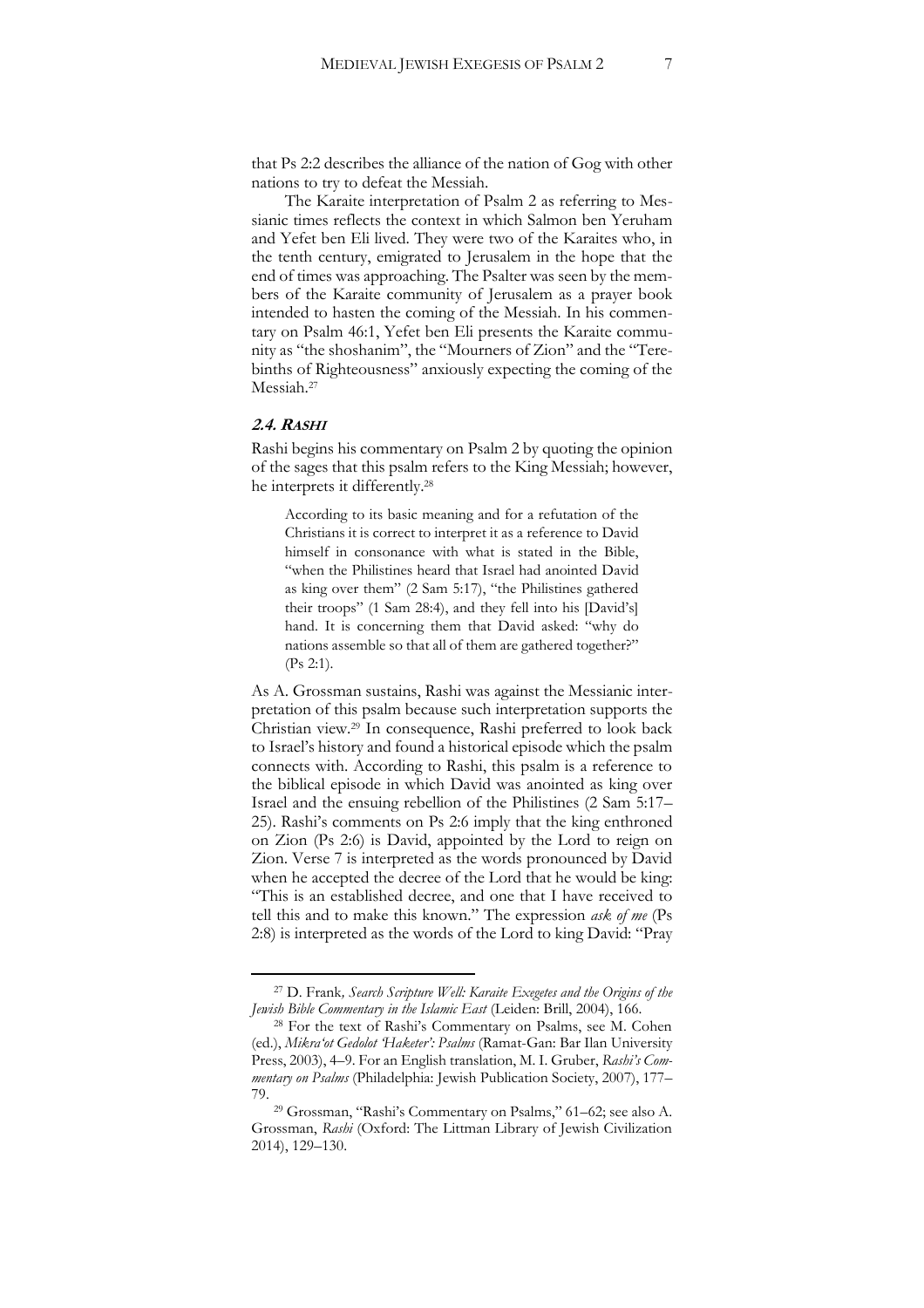to Me whenever you are about to wage war against your enemies." Rashi also explains that David received God's message contained in Ps 2:7–9 "through the agency of the prophets Nathan, Gad, and Samuel." According to Rashi, the words of the Lord containing a prophecy can only be received by human beings through a prophet.

As stated by D. Lasker, Psalm 2 is one of the two cases in Rashi's commentary on Psalms in which he explicitly refers to the Christians and provides an alternative interpretation.<sup>30</sup>

Against the literal meaning of *you are my son* (Ps 2:7), Rashi provides two figurative interpretations: first, the expression "son of God" refers metaphorically to David as "the head of Israel, which is referred to as sons of God," as in "My son, My firstborn son" (Ex. 4:22); second, the word 'son' means 'dear' in this case and is used to refer to David as one of the kings of Israel who were dear to God.<sup>31</sup> Rashi adds that the expression "son of God" is also used in this sense to refer to king Solomon in 1 Chr 17:13. Rashi's comments are not intended to avoid an anthropomorphic image of God, but to respond to the Christian interpretation of this verse as a proof of the identification of the Messiah with the anointed king of Israel and the second person of the trinity, namely, the son of God.<sup>32</sup>

However, in his interpretation of verse 10, Rashi adopts a point of view that changes his historical perspective. Regarding the expression *and now, you kings, be wise; be warned, you judges of the earth*, Rashi affirms:

The prophets of Israel are merciful people, who admonish the nations of the world to turn away from their evil, for the Holy One Blessed be He welcomes both evil people and good people.

M. Signer bases his argument on this text to prove that Rashi interprets this psalm also as a prophecy of future events. Signer assumes that, according to Rashi, a psalm written for a specific historical occasion also has also an additional message for future generations: the Jewish prophets who ask the kings to be wise bring the message that God will accept the gentile nations if they turn from their evil. The psalm then becomes both a narrative of Israel's deliverance through David in the past, and a message from Israel's prophets to the gentile nations for the future.<sup>33</sup>

As Signer remarks, Rashi goes back to the eschatological interpretation of the sages in verse 10 by introducing another narrator, "the prophets of Israel," an innovation by Rashi. The

<sup>30</sup> The other case is Psalm 21; see D. Lasker, "Rashi and Maimonides on Christianity," in E. Kanarfogel and M. Sokolow (eds.), *Between Rashi and Maimonides: Themes in Medieval Jewish Thought Literature and Exegesis* (New York: Yeshiva University Press, 2010), 3–21 (8–9).

<sup>&</sup>lt;sup>31</sup> This interpretation is based on the Targum of Psalms. In the Targum "you are my son" is translated by "you are as dear to me as a son to a father."

<sup>32</sup> Lasker, "Rashi and Maimonides," 11.

<sup>33</sup> Signer, "God's Love," 130–31.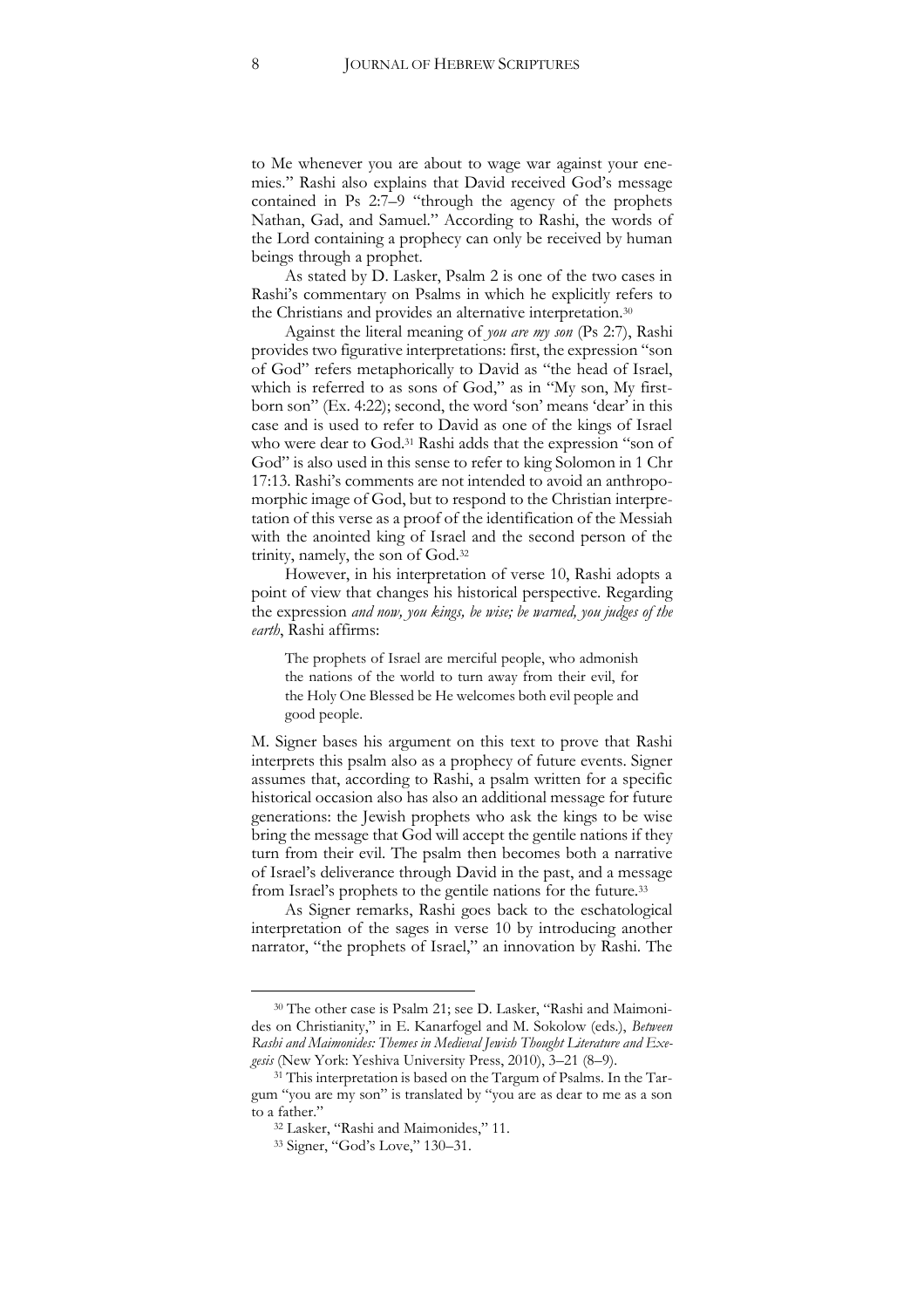prophets of Israel are also the speakers in verse 11, which Rashi explains as a rebuke to the kings of the world.<sup>34</sup>

Rejoice with trembling. When there arrives that trembling, concerning which it is written "trembling has taken hold of the godless" (Isa 33:14), you will rejoice, and you will be happy if you will have served the Lord.

Signer adds that the rabbinic exegesis of Isa 33:14, cited by Rashi here, explains the verse as referring to the day of God's judgment against the idolatrous who simultaneously "hear" the biblical verse within a narrative context.<sup>35</sup>

In my opinion, Rashi's comments on Psalm 2 can be divided into two parts. In the first part (verses 1–9), Rashi adopts a historical-contextual approach, and explains the connections between the psalm and the historical episode of David and the Philistines by citing verses mainly from 2 Sam 5 and 1 Sam 28. In the second part (verses 10–12), Rashi connects the verses of the psalm with other biblical texts referring to the eschatological future. The expression *rejoice with trembling* (Ps 2:10) is connected by Rashi with Isa 33:14, a text that is not only understood in a eschatological context by the sages, but also by Rashi himself, as can be deduced from his commentary on chapter 33 of Isaiah.

In his comments on Ps 2:12, Rashi clearly demonstrates his eschatological conception of the second part of the psalm by connecting the expression *your way be doomed* (Ps 2:12)—also addressed to the kings of the world—with "but the way of the wicked is doomed" (Ps 1:6), which he clearly assigns to the future Day of the Judgment.

*The way of the wicked* (Ps 1:6) is hateful in His eyes so that He removes it from His presence, therefore there will be no resurrection for the wicked on the Day of the Judgment, nor are *the habitual sinners* (Ps 1:1) to be listed in the assembly of the righteous.

Some of Rashi's comments on this psalm were cited by Nicholas of Lyra. Regarding the sentence *you shall break them in pieces like a potter's vessel* (Ps 2:9), Lyra cites a comment by Rashi which is not found in the editions or manuscripts of Rashi. According to Lyra's citation, Rashi interprets this sentence as referring to David's defeat of the Ammonites in Rabbah and in the other cities of the Ammonites, as appears in 2 Sam 12:29-31.<sup>36</sup> Lyra then uses Rashi's citation of the Messianic interpretation of this psalm in rabbinic literature as proof that "according to the ancient doctors of the Hebrews" this psalm refers to Christ. Lyra contrasts the Messianic interpretation of the sages with the historical perspective of Rashi and other authors to conclude that the latter are wrong. Lyra, however, coincides with the Jewish interpreters who attribute the authorship of this psalm to David.

<sup>34</sup> Signer, "King/Messiah," 276–77.

<sup>35</sup> Signer, "King/Messiah," 277.

<sup>36</sup> H. Hailperin, *Rashi and the Christian Scholars* (Pittsburgh: University of Pittsburgh Press, 1963), 177, 318 note 308.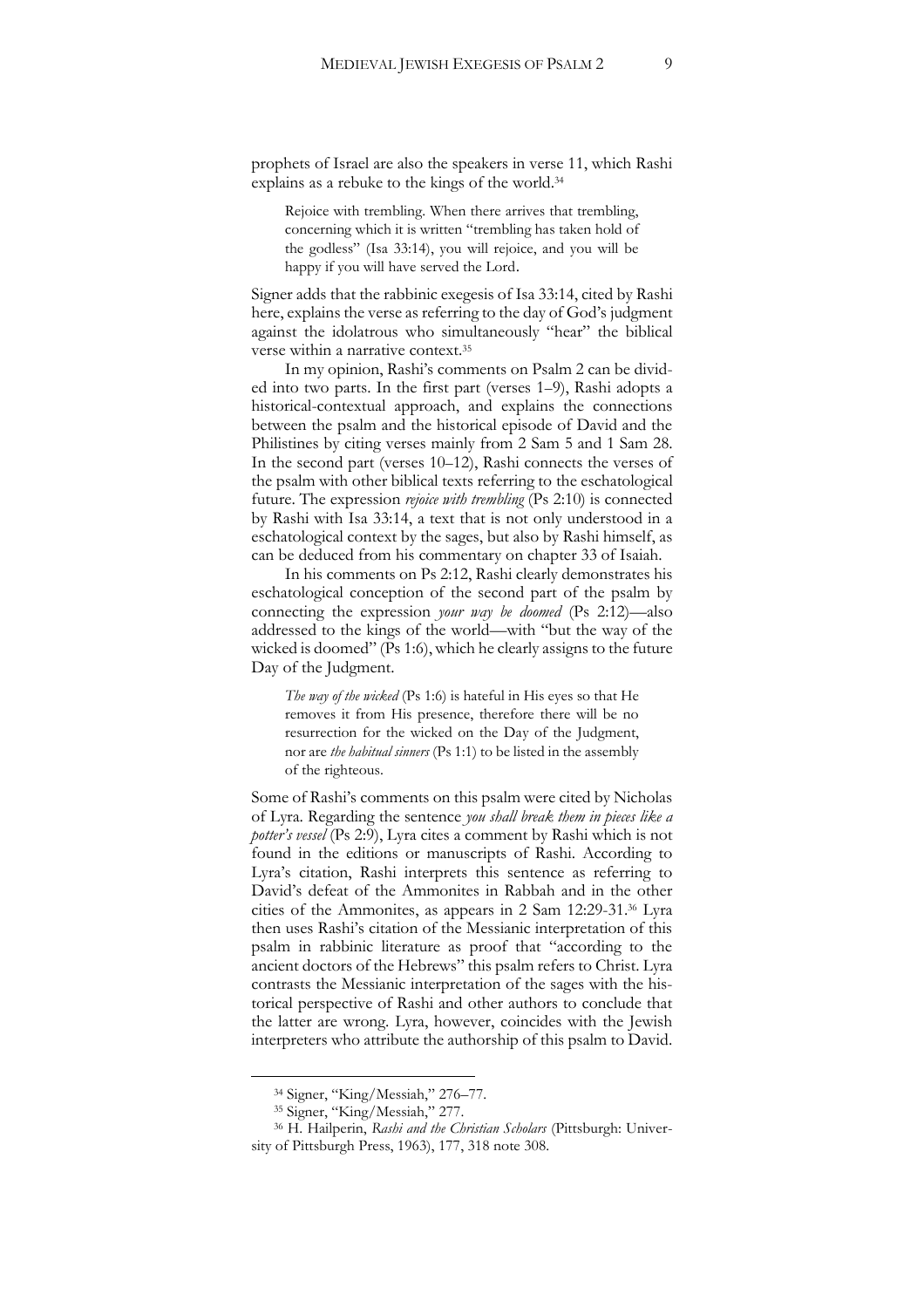He bases his case on the citation of this psalm in Acts 4:25–26 in which it is explicitly mentioned that it was written by David.<sup>37</sup>

#### **2.5. JOSEPH BECHOR SHOR**

The Hebrew text of Joseph Bechor Shor's commentary on Psalm 2 was collected by a Jewish polemicist named Joseph the Zealot, and it is preserved in a Paris manuscript of the 13th century.<sup>38</sup>

Bechor Shor explains the whole psalm, and not only a part of it, within the context of the episode in which the Philistines went up to fight against David, when they heard that he had been anointed king over Israel, as is stated in 2 Samuel 5. Bechor Shor is more precise than Rashi in remarking on the parallels between the verses of the psalm and the details of the episode, providing information not included in the biblical text. According to Bechor Shor, the Philistines in the psalm are called *peoples* (Ps 2:1) in the plural, for they had five satraps, meaning to say that they were a diverse people with five diverse leaders. The words of the Lord to terrify the nations and the peoples in Psalm 2:5– 6 refer to the words of the Lord to David encouraging him to fight against the Philistines (2 Sam 5:19.24).

Joseph Bechor Shor explains the expression *"I have set my king on Zion"* (Ps 2:6) as follows.

I have set David, who is *my king*, the king who belongs to me (מלך שיש לי). Just as from נשיא 'prince' can be said נשיאי" my princes" (Ezek 45:8), and from עבד' servant' can be said עבדי" my servant" (Isa 41:8 *et passim*), so also from מלכי king' can be said מלך 'my king.'

Bechor Shor wants to avoid the idea that God is subservient to king David by explaining that David's kingship belongs to God. He also cites other examples to prove that anthropomorphisms are normally used in Scripture.

Joseph Bechor Shor interprets the expression *I have begotten you* as "I have magnified you," and explains that it refers to the promise of God to king David to make a great name for him, as stated in 2 Sam 7:9. He quotes two biblical verses in which the root ילד has the meaning of "magnifying," "making great," as in "before the mountains were made great (ילדו)" (Ps 90:2), and "shall a nation be magnified (יולד) in one moment?" (Isa 66:8).

The command *ask of me, and I will make the nations your heritage* (Ps 2:8) is equivalent to God's command to David to take His advice when he would make war with the Philistines, as stated in 2 Sam 5:19. The words *serve the Lord with fear* (Ps 2:11) are the

<sup>37</sup> Hailperin, *Rashi*, pp. 178–79.

<sup>38</sup> M. Liber, review of *Joseph Bechor Schor: Ein nordfranzösicher Bibelerklärer des XII. Jahrhunderts*, by Nathan Porges and Julius Guttmann, *REJ* 58 (1909), 307-314 (309-310). On Joseph the Zealot, see Z. Kahn, "Étude sur le livre de Joseph le Zélateur, recueil de controverses religieuses du Moyen Age," *REJ* 1 (1880), 222–246; 3 (1881), 1–38. Bechor Shor is considered by Joseph the Zealot mainly as a commentator of the Psalms.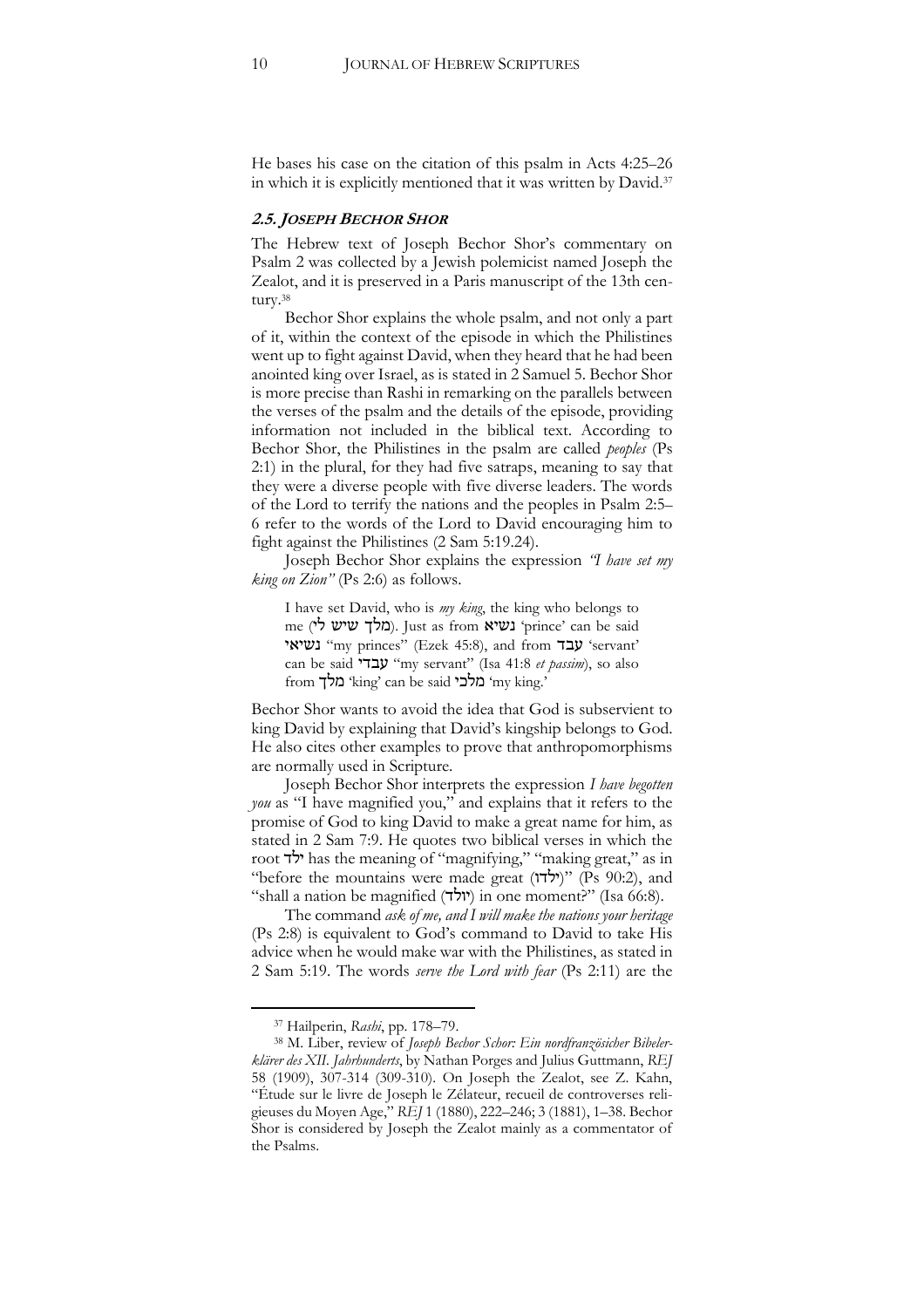same as David's warning to the Israelites to serve the Lord with fear. The words נשקו בר (Ps 2:12) are interpreted as David's words to the Israelites asking them to arm themselves with purity so that God would not be angry.

Not a single reference to the Messianic interpretation, nor even an allusion to it, is found in Bechor Shor's commentary. As in the case of Rashi, it is most probably intended as a reaction against the Christian interpretations of Psalm 2. According to Hailperin, part of Nicholas of Lyra's quotation of the interpretation of Psalm 2 in the name of "the modern Hebrews" coincides with Bechor Shor's commentary.<sup>39</sup>

The historical-contextual perspective of the exegesis by Rashi and Bechor Shor on Psalm 2 has to be understood in the context of the frequently polemical relationship between Judaism and Christianity that existed in Northern France at the time $40$ 

#### **2.6. ABRAHAM IBN EZRA**

In his two commentaries on Psalm 2, Abraham ibn Ezra proposes the two possible explanations as to who this psalm refers to: King David or the Messiah.<sup>41</sup> In his first commentary, written in 1140–1143 in Rome or Lucca,<sup>42</sup> Ibn Ezra simply affirms that the words contained in Ps 2:1 "are the words of one of the prophets–poets about David or about the Messiah." In his second commentary on this book, written in 1156 in Rouen, northern France,<sup>43</sup> he mentions the two possibilities, and adds that, if it refers to David, it was probably composed on the day he was anointed. In his second commentary on Ps 2:2, Ibn Ezra affirms,

If we accept the opinions of those who say that this psalm was composed by a poet in honor of David or that David prophesied about himself, then we must explain our verse as speaking of the many nations that Scripture tells us were under David's hand.

Ibn Ezra firstly poses the question regarding the authorship of Psalm 2. In his two comments on Ps 2:1, Ibn Ezra explicitly affirms that this psalm was written by one of the poets or singers at the service of king David. He observes that verses 7–9 may contain the actual words of David—basing himself on the fact

<sup>39</sup> Hailperin, *Rashi*, 176–77, 317 note 302.

<sup>40</sup> R. A. Harris, "Medieval Jewish Biblical Exegesis," in A. J. Hauser and D.F. Watson (eds.), *History of Biblical Interpretation* (Grand Rapids: Eerdmans, 2009), 163.

<sup>&</sup>lt;sup>41</sup> The text of Ibn Ezra's fragmentary first commentary on Psalms was edited and translated in Simon, *Four Approaches*, 308–329. For the text of Ibn Ezra's second commentary on Psalms, see Cohen, *Haketer*. For an English translation, see H. Norman Strickman (trans.), *Rabbi Abraham Ibn Ezra's Commentary on the First Book of Psalms: Chapters 1*–*41* (New York: Yashar Books, 2006), 12-26.

<sup>42</sup> S. Sela-G. Freudenthal, "Abraham Ibn Ezra's Scholarly Writings: A Chronological Listing," *Aleph* 6 (2006) 13–55, here 18 and 26–27.

<sup>43</sup> Sela-Freudenthal, "Abraham Ibn Ezra," 21 and 44.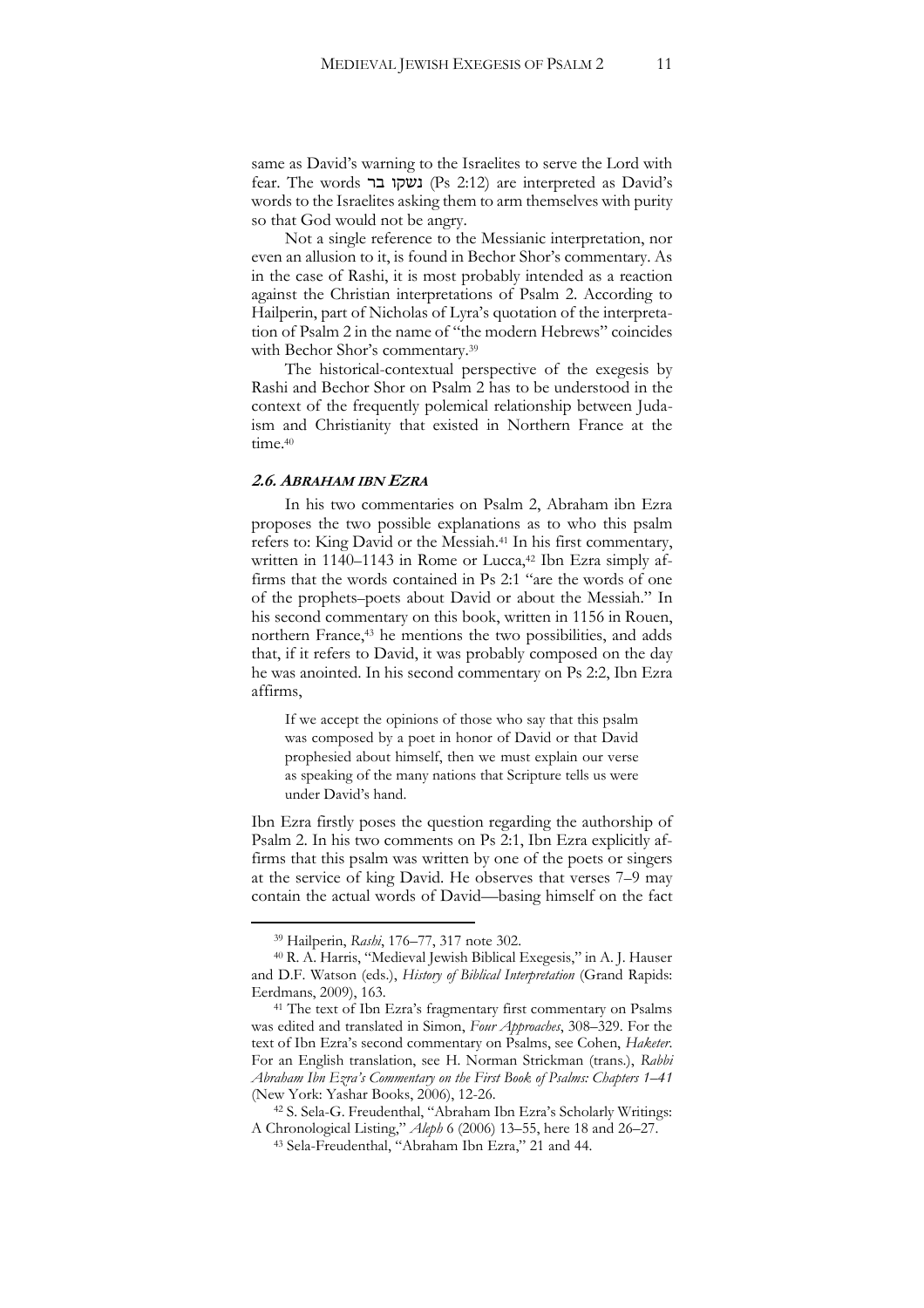that these verses are written in the first singular person—or may be the words of the poet speaking on behalf of David. Therefore, the statement "that David prophesied about himself" is not Ibn Ezra's opinion, but it is cited here as the opinion of others.

From the literal meaning of the plural *nations*, *peoples*, *kings* and *rulers* (Ps 2:1–2), Ibn Ezra concludes that these words do not refer to any nation in particular, but to "the nations around Jerusalem who fought against him [David], like the Arameans, Edom, Philistines, and Amalek," as explicitly mentioned in his first commentary. Ibn Ezra's comments are intended to make evident the lack of grammatical consistency of those who interpret that these verses refer to the specific episode of the war of David against the Philistines.

In addition to this, Ibn Ezra clearly affirms that he prefers to interpret these verses as referring to the Messiah. The use of the plurals *nations*, *peoples*, *kings* and *rulers* is what led him to prefer the eschatological interpretation of the psalm, for it is in accord with the literal meaning of the text. Ibn Ezra explains that, in the future Messianic times, the nations of the world that have not been able to follow the basic laws of the Torah will be against the Lord, and his anointed, the Messiah, because "they will not want to decrease before him, accept his discipline and pay him tribute."

Abraham ibn Ezra interprets the expression "*You are my son*" in a figurative way, as the Lord's command to serve Him as a son honors his father. Ibn Ezra does not give any explanation of the meaning of the expression *I have begotten you*; he simply relates it to the verse "the Rock that begot you  $(T\tau \tilde{U})$ " (Deut 32:18). In his comments on the latter verse, Ibn Ezra means to say that Scripture speaks of God as begetting Israel metaphorically, because Israel "came from God, for everything comes from God's might."<sup>44</sup> Ibn Ezra seems to interpret *I have begotten* you in the sense of creation, but definitely without implying a biological conception.

Ibn Ezra's preference for the Messianic interpretation must be understood within the context of the explanations of this psalm by the Jewish exegetes in northern France. In this case, Ibn Ezra prefers to offer a critical view of these exegetes, for their interpretations are not based on the literal meaning of the text.

#### **2.7. DAVID KIMHI**

 $\overline{a}$ 

According to David Kimhi, this psalm clearly refers to the episode of the rebellion of the Philistines against king David.<sup>45</sup>

<sup>44</sup> H. Norman Strickman and Arthur M. Silver (trans.), *Ibn Ezra's Commentary on the Pentateuch: Deuteronomy* (New York: Menorah, 2001), 251.

<sup>45</sup> For the text of David Kimhi's Commentary on Psalms, see Cohen, *Haketer*. For an English translation, see R.G. Finch and G.H. Box (trans.), *The Longer Commentary of R. David Kimhi on the First Book of Psalms (I-X, XV-XVII, XIX, XXII, XXIV)* (London: Society for Promoting Christian Knowledge; New York: Macmillan, 1919).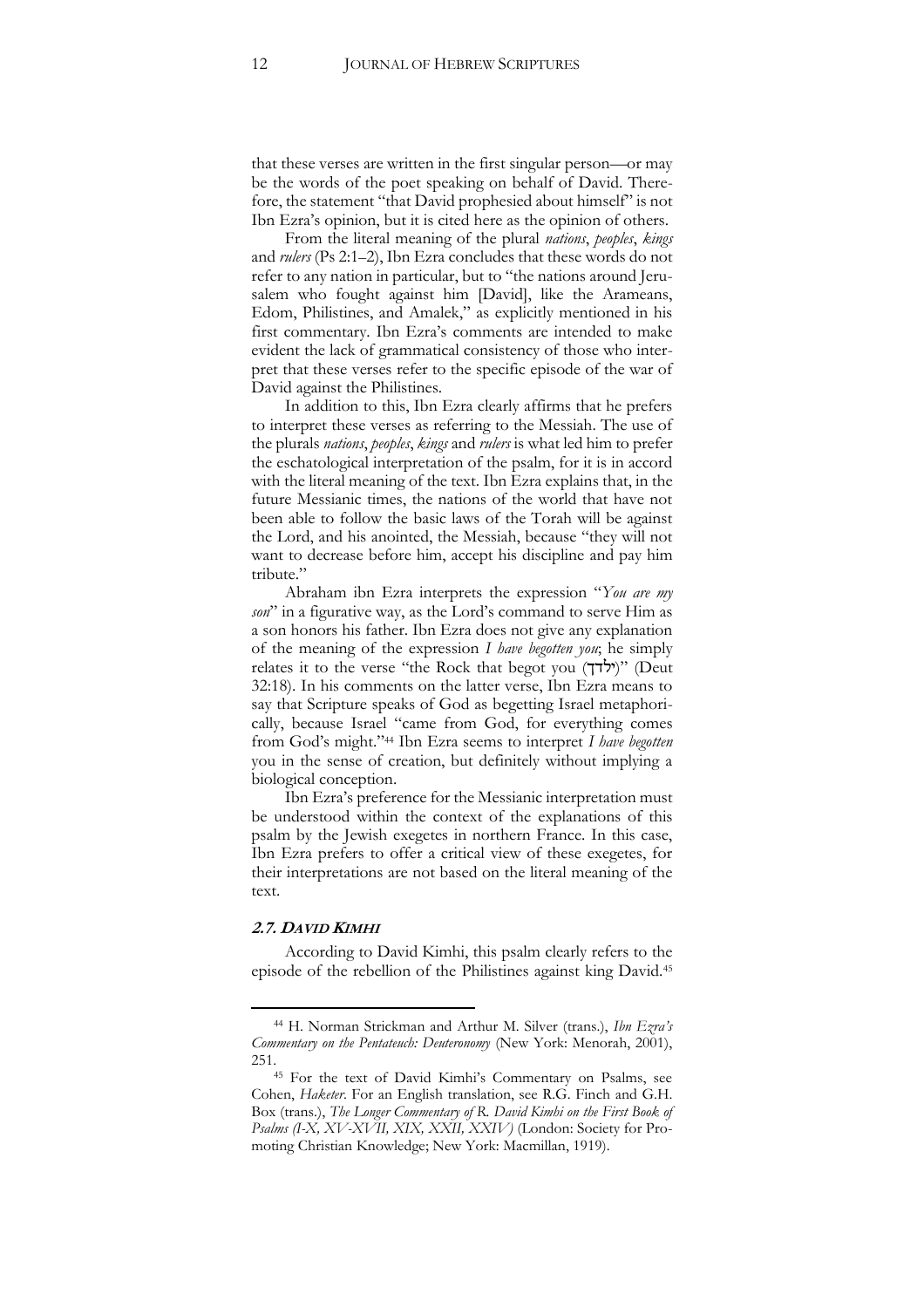Kimhi explains every detail of each verse in this psalm in connection with this episode. The expression *they think vain things* (Ps 2:1) means that, since the Philistines had defeated Saul in his final battle and had inflicted heavy casualties on the people, they were saying proud things when they again came to attack Israel. The kings and rulers of the earth mentioned in verse 2 are "the satraps of the Philistines". Kimhi justifies that they are called "kings" or "rulers" because they were so arrogant that they imagined themselves as kings. He adds that "possibly also there were assembled with them other kings from the nations." The reason that they were against the Lord and against his anointed (Ps 2:2) is that the Philistines "knew that David was king by the appointment of the Lord, and Samuel the prophet of the Lord had anointed him king."

The expression *He will speak to them in his wrath* (Ps 2:5) means that God spoke to the Philistines in His wrath, when He heard their words and saw their arrogance. God's decision to make David *king on Zion* (Ps 2:6) is related to the episode when God addressed Samuel to inform him that he has chosen a king "for Himself" from among Jesse's sons (1 Sam 16:1).

The reference to Zion in verse 6 is once again interpreted as a reference to an episode in David's life:

The stronghold of Zion was not conquered until David came to subdue it, therefore Zion with Jerusalem is called 'the city of David'; and after he had subdued it, the Philistines gathered together to fight against him.

Kimhi explains that King David is called "the son of God" (Ps 2:7) because the day he was anointed as king of Israel by Samuel, God chose him as a son. Kimhi understands 'son' in the expression "the son of God" (Ps 2:7) in the sense of 'obedience', not in the sense of 'kinship,' and justifies it as follows: "everyone who is obedient in the service of God, He calls His son, just as a son obeys his father and is ready for his service." *I have begotten you* means that "on that day there was born in him (David) the spirit of God." Kimhi relates this sentence to the episode in which David was anointed as king by Samuel "and the spirit of the Lord came mightily upon David from that day forward" (1 Sam 16:13). He adds that "from that day onward, he gave expression to songs and psalms by the Holy Spirit, which was born in him and imparted to him by God." David Qimhi rejects the interpretation of *I have begotten you* in the sense of 'creation'.

The idea that the nations are David's heritage, according to Kimhi's interpretation of verse 8, is related to the words that God addressed to David through the prophet Nathan in which God proves to David that He had got rid of the enemies facing him and had made for David a great name (2 Sam 7:9). The fact that the Edomites became servants of David after being defeated by him (2 Sam 8:14), as did the Arameans from Damascus (2 Sam 8:6), also proves that the nations are David's heritage.

Verses 10–12 are interpreted by Kimhi as the words of David to the kings who came to fight against him: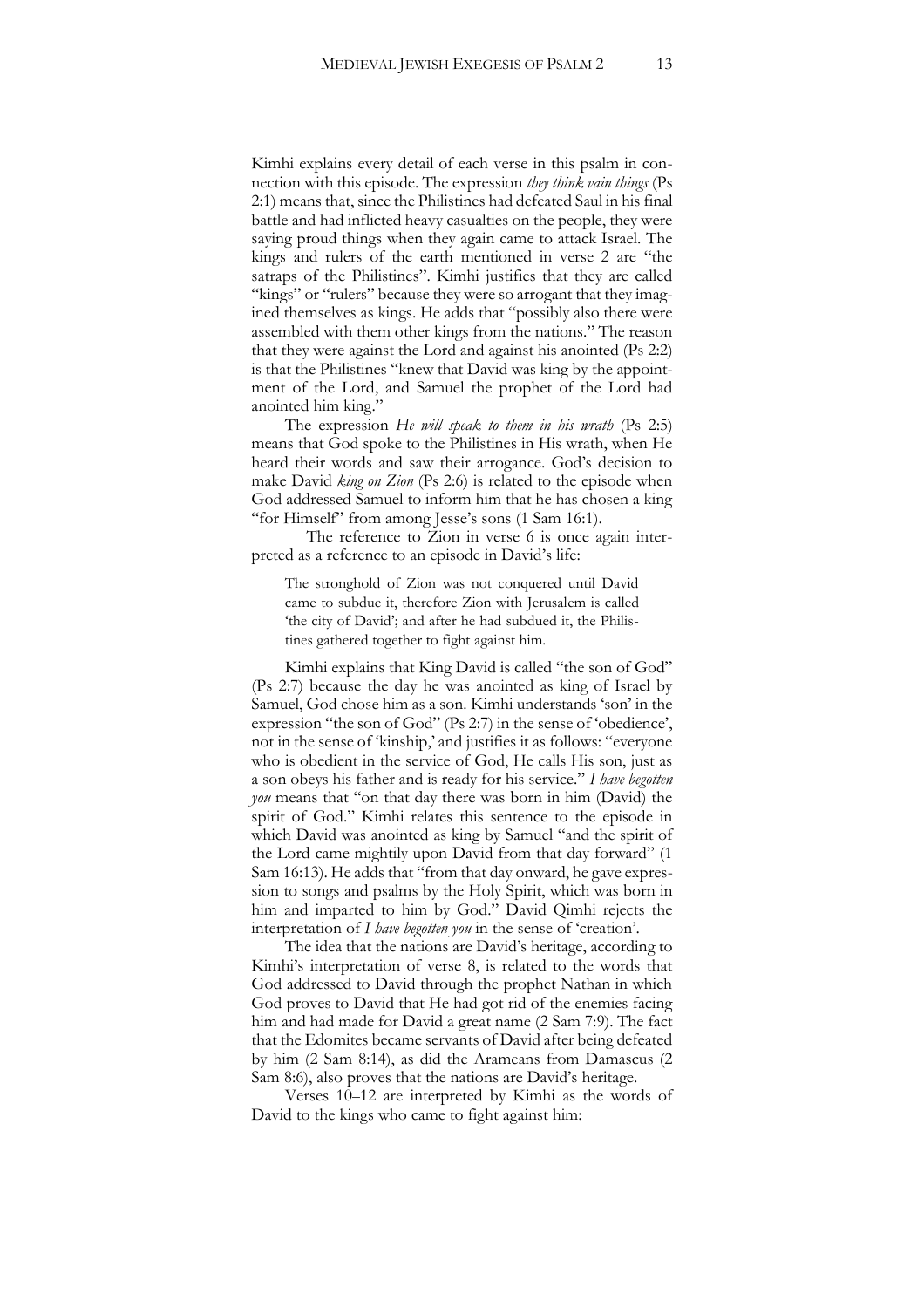*Now therefore, O kings, be wise* and know that you have no power to nullify God's decree, since it was He who commissioned me to be king. And how do you dare to meet together against the Lord? Be wise and give heed, for you are unable to nullify the Lord's decree.

Kimhi's motivation to choose a historical-contextual interpretation of Psalm 2 is to avoid the Christian Messianic interpretation of the psalm. The last part of his commentary on Psalm 2 contains a long anti-Christian discourse in which Kimhi, by using philosophical and exegetical arguments, rejects the Christian interpretation of the verse "*You are my son; today I have begotten you*" (Ps 2:7). According to him, this expression must not be taken literally but figuratively. Kimhi also argues that if Jesus is taken to be divine, then he would not need to smash the nations to make them his domain, as inferred from Ps 2:8–9.<sup>46</sup> As Kimhi himself affirms at the end of his commentary on Psalm 2, all these anti-Christian arguments are intended to serve the Jews in their polemics against the Christians. In his own words, "I have taught you what to reply to them in this psalm, and you can add your own response following the tenor of these words."

Kimhi, however, admits that this psalm has been interpreted as eschatological in the Talmud and, at the end of his commentary, he affirms that, even though this psalm can be interpreted in a Messianic sense, the best explanation is that it refers to an episode in David's lifetime. Nevertheless, Kimhi does not reject the Messianic interpretation because it is part of the Jewish tradition.

#### **2.8.ISAIAH OF THRANI**

The Italian halakhist of the 13th century, Isaiah of Thrani, clearly interprets Psalm 2 as referring to king David and the events related in 2 Sam 5. The Philistines gathered to fight against king David, but he was able to defeat them several times with the help of God. Their counsel and conspiracy were in vain, for they were unable to nullify God's decree of salvation. Not a single reference to Messianic interpretations is found in Isaiah of Thrani's commentary on this psalm.<sup>47</sup>

Isaiah of Thrani's historical interpretation of Psalm 2 must be understood as a rejection of the Christian Messianic view. Even though polemical comments are not very frequent in Isaiah of Thrani's exegesis, some of his interpretations are clearly anti-Christian. Isaiah of Thrani explains that Psalm 21 was a prophecy written by David referring to king Hezekiah. Hezekiah will rejoice in the future when Senacherib is defeated before him. At the end of his commentary on Psalm 21, Isaiah of Thrani sustains that his interpretation of the psalm is useful "as a response to the heretics," a clear reference to the Christians. As in the case of Psalm 2, Isaiah of Thrani preferred to identify the king in

<sup>46</sup> Chazan, *Fashioning*, 239–241.

<sup>47</sup> For the text of Isaiah of Thrani's Commentary on Psalms, see Cohen, *Haketer*.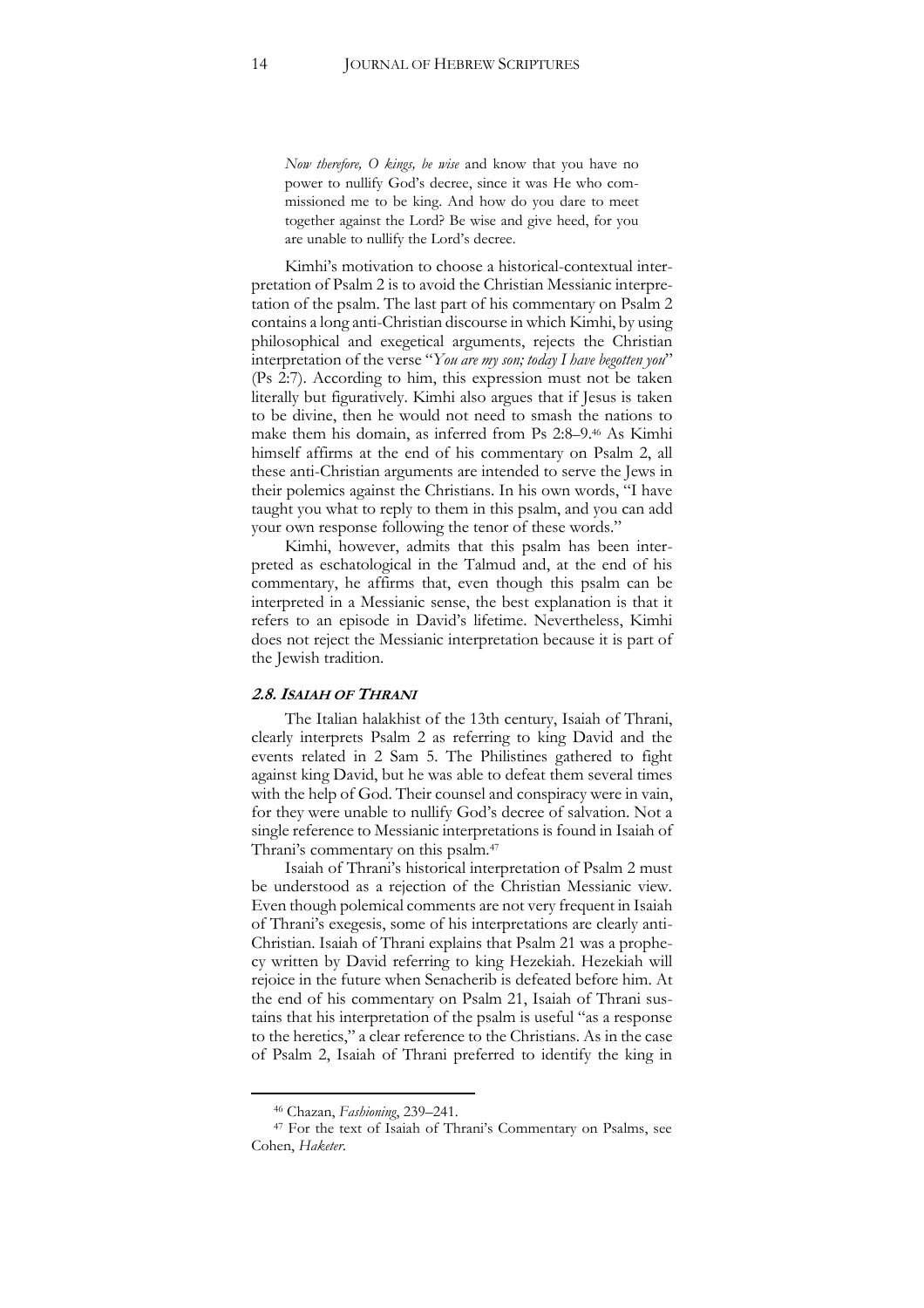Psalm 21 with a historical figure from the history of Israel as a response against the Christians, who identified the king with Jesus, who was made king of the world by the Lord.<sup>48</sup>

#### **2.9. MENAHEM HA-MEIRI**

The 14th century Provençal exegete, Menahem ha-Meiri, interprets this psalm as referring to the anointment of David as king of Israel and the subsequent rebellion of the Philistines. Ha-Meiri also affirms that, according to most exegetes, the author of the psalm—either David or one of his poets—praises God for all the wonders and victories over the Philistines at the beginning of David's reign (2 Sam 5:17–20).

Menahem ha-Meiri's comments on this psalm mainly follow David Kimhi's interpretations. He coincides with Kimhi in explaining that *the kings of the earth* (Ps 2:2) are the satraps of the Philistines, who are called *kings* for, in their pride, they imagine themselves to be kings. Ha-Meiri also coincides with Kimhi that the *anointed* of verse 2 is none other than David, "who was anointed by God's command." Verse 6 are the words of David speaking of himself: "How do they [the Philistines] dare to be against me, if I am one of the servants of the Lord, and have transmitted and professed the unity of God, and have raised and exalt his kingdom on Zion!" Verses 10–12 are the words of David or one of his poets on his behalf, as if David was addressing his own enemies.

Menahem ha-Meiri gives two interpretations of the expression "*I have set my king on Zion.*" The first of them suggests that these are the words of the poet, as if God was saying, "How do they [the Philistines] dare to destroy David's kingdom, when I have made him king!" The expression *my king* means "the king who is Mine, that is, he is king and he is Mine." As in the case of Bechor Shor, Menahem ha-Meiri provides this interpretation to avoid interpreting that God is subservient to a human king.

In his second interpretation, Ha-Meiri explains that the words *"I have set my king on Zion"* are David's words. David means to say: "How do they [the Philistines] dare to be against me, if I am one of the servants of the Lord, have transmitted and professed the unity of God, and raised and exalted his kingdom on Zion!" In this case, *my king* refers to God, to whom David is subservient.

According to Menahem ha-Meiri, "*You are my son*" means: "I have made you [David] special as a king before me, just as a son is special to his father to serve and love him." He also explains *I have begotten you* in the sense of "making great" and "forming": "I have made you great and I have formed you on the side appropriate for you." Menahem ha-Meiri then cites verses in which the root ילד has the sense of "creation," as in "before the mountains were created (ילדו) "(Ps 90:2), or the sense of "making great," "bringing up" as in "the Rock that made you great (ילדך) "(Deut 32:18). He adds that both expressions can also refer to the day when the spirit of prophecy was

<sup>48</sup> Cohen, *Haketer*, 24–25.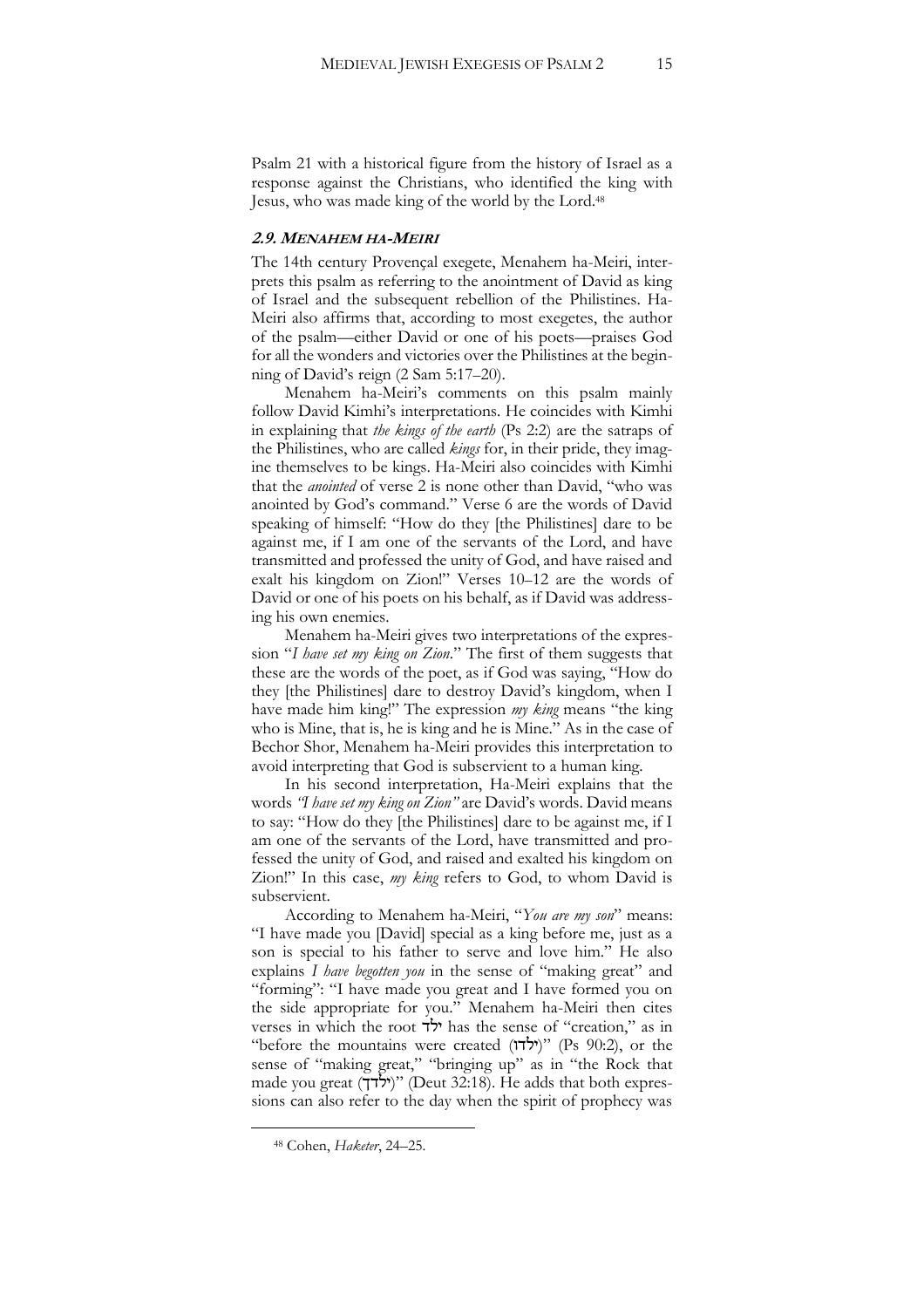enkindled within king David, as stated in "the spirit of the Lord came mightily upon David from that day forward" (1 Sam 16:13).

However, at the end of his commentary on this psalm, Menahem ha-Meiri admits the eschatological interpretation of this psalm.

Our sages, of blessed memory, interpreted that the whole psalm refers to the future redemption of the King-Messiah, and that *why do the nations assemble?* (Ps 2:1) refers to the wars of Gog and Magog. The whole psalm should be interpreted according to this meaning and, in my opinion, *happy are all who take refuge in Him* (Ps 2:12) means that, although the time is prolonged and the nation is desperate, happy are those who, coming from every place, take refuge in Him, and attain the time.

Therefore, Menahem ha-Meiri concludes that both interpretations―that it refers to king David and that it refers to the future Messianic times―are valid.<sup>49</sup> The fact that David Kimhi was the main source of his comments on Psalm 2 and that Kimhi opened the possibility of interpreting this psalm in a Messianic tone is what led Menahem ha-Meiri to arrive at such a conclusion. In addition to this, Ha-Meiri's acceptance of the Messianic meaning of Psalm 2—with all its Christological implications can also be understood in consonance with his positive theological attitude toward Christianity, a unique position in Medieval rabbinic literature. In various statements scattered throughout his commentaries on the Talmud, Ha-Meiri sustains that Christians are not idolaters, and affirms that adherents of the Trinity are believers in the doctrine of Divine Unity.<sup>50</sup> Such a positive view of Christianity, together with the acceptance of the rabbinic tradition and Kimhi's viewpoint, is what led him to accept the Messianic implications of Psalm 2.

#### **2.10. JACOB BEN REUBEN**

j

Psalm 2 played an important role in Medieval Jewish polemical writings.<sup>51</sup> In Jacob ben Reuben's *Milhamot ha-Shem*, this is the very first psalm cited in the third chapter, which is devoted to Christian arguments drawn from the book of Psalms and Jewish replies to those arguments.<sup>52</sup> Against the Christian interpretation that Ps 2:7 refers to Jesus as the son of God, Jacob

<sup>49</sup> For the text of Menahem ha-Meiri's Commentary on Psalms, see Cohen, *Haketer*.

<sup>50</sup> J. D. Bleich, "Divine Unity in Maimonides, the Tosafists and Me'iri," in L.E. Goodman, *Neoplatonism and Jewish Thought* (Albany: State University of New York Press, 1992), 237–254.

<sup>51</sup> See, for example, the use of this psalm in the classical polemical text entitled Nizzahon Vetus in D. Berger (ed.), *The Jewish-Christian Debate in the High Middle Ages* (Philadelphia: The Jewish Publication Society of America, 1979), 137.

<sup>52</sup> J. Rosenthal (ed.), *Jacob Ben Reuben: Milhamot ha*–*Shem* (Jerusalem: Mossad Harav Kook, 1963), 63–65. On Jacob ben Reuben's analysis on Psalm 2, see Chazan, *Fashioning*, 236–38.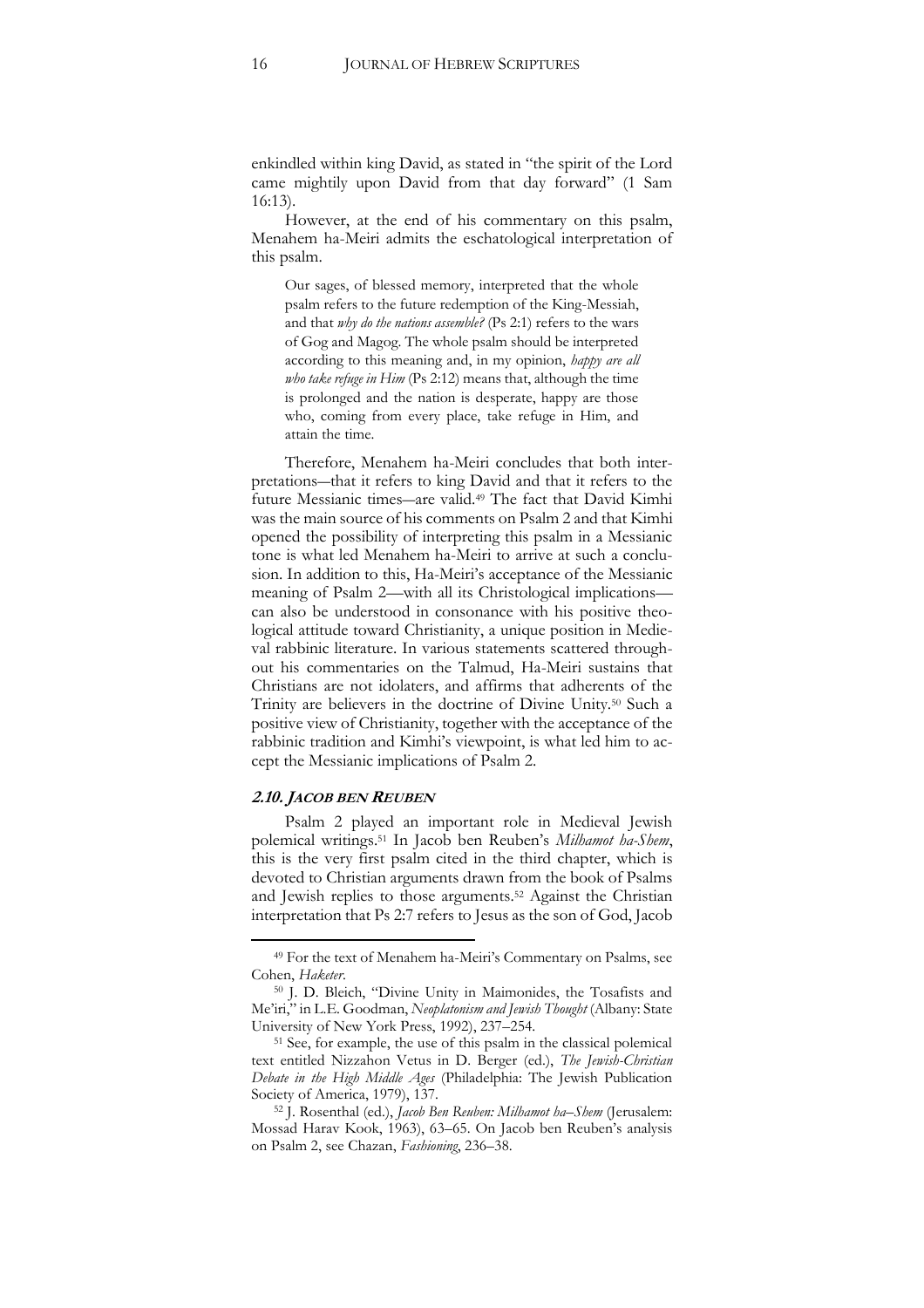ben Reuben's Jewish spokesman argues that there are a number of biblical figures designated as sons of God, such as David, Solomon, or the entire people of Israel. As has been shown before, this argument had already been used by Rashi. The expression "son of God" is applied to David as deduced from "He shall cry to me: 'You are my father, my God, and the Rock of my salvation' " (Ps 89:27), and "I will make him the firstborn" (Ps 89:28). In the context of Psalm 89, God is referring to king David. If interpreted literally—Jacob ben Reuben argues— David would appear to be God's firstborn, which is absurd. The expressions referring to the sons of God in the Bible are nothing more than poetic imagery. If they are interpreted literally, he adds, then God had several sons, and Jesus was clearly not His firstborn. Ben Reuben concludes that this argument is "absolutely crazy." He also argues that if Jesus is viewed as divine, then he would not need the domain promised to him in Ps 2:8.

Jacob ben Reuben explains that the author of the psalm, King David, speaks simply of himself. God has proclaimed him as his son and has fashioned him as king, delivering the nations into his—David's—hands. At the end of the psalm, the kings of the nations, whom God has made subservient to David, recognize God's dictates. No reference to a Messiah is found in Jacob ben Reuben's explanation of Psalm 2. David alone is the human chosen by God to serve as king and ruler over the nation.

#### **3. THE PLACE OF PSALM 2 IN THE BOOK OF PSALMS**

In the history of Jewish exegesis, several observations were made to connect Psalms 1 and 2. The connection between these two psalms is especially relevant for the authors who interpret Psalm 2 in a Messianic sense.

According to the Karaite Salmon ben Yeruham, Psalm 2 is the logic continuation of Psalm 1, because Psalm 1 deals with the retribution of the wicked and the reward of the righteous, and Psalm 2 deals with the insolence of the wicked and their offense against God and his Messiah. Ben Yeruham also provides a thematic connection between Psalms 2 and 3: the former deals with the assembly of the enemies of Israel under the leadership of Gog to fight against Israel, and the latter includes the response of Israel to such enemies when redemption arrives: *I am not afraid of ten thousands of people who have set themselves against me all around* (Ps 3:7).<sup>53</sup> The *thousands of people* in Psalm 3 are the same as *the kings of the earth* in Psalm 2 who are in opposition to the people of Israel and the Messiah. According to Salmon ben Yeruham, Psalm 3 is a prophecy written by David to inform not only of an episode on his own life—David's flight from his son Absalom—, but also of the future redemption of the people of Israel. The enemies mentioned in the psalm are those who will be against Israel at that time. By connecting chapters 2 and 3, Ben Yeruham wants to make clear that the first three psalms of the book of Psalms form a consistent unit referring to the future Messianic times.

<sup>53</sup> Alobaidi, *Le commentaire des Psaumes*, 350 and 355.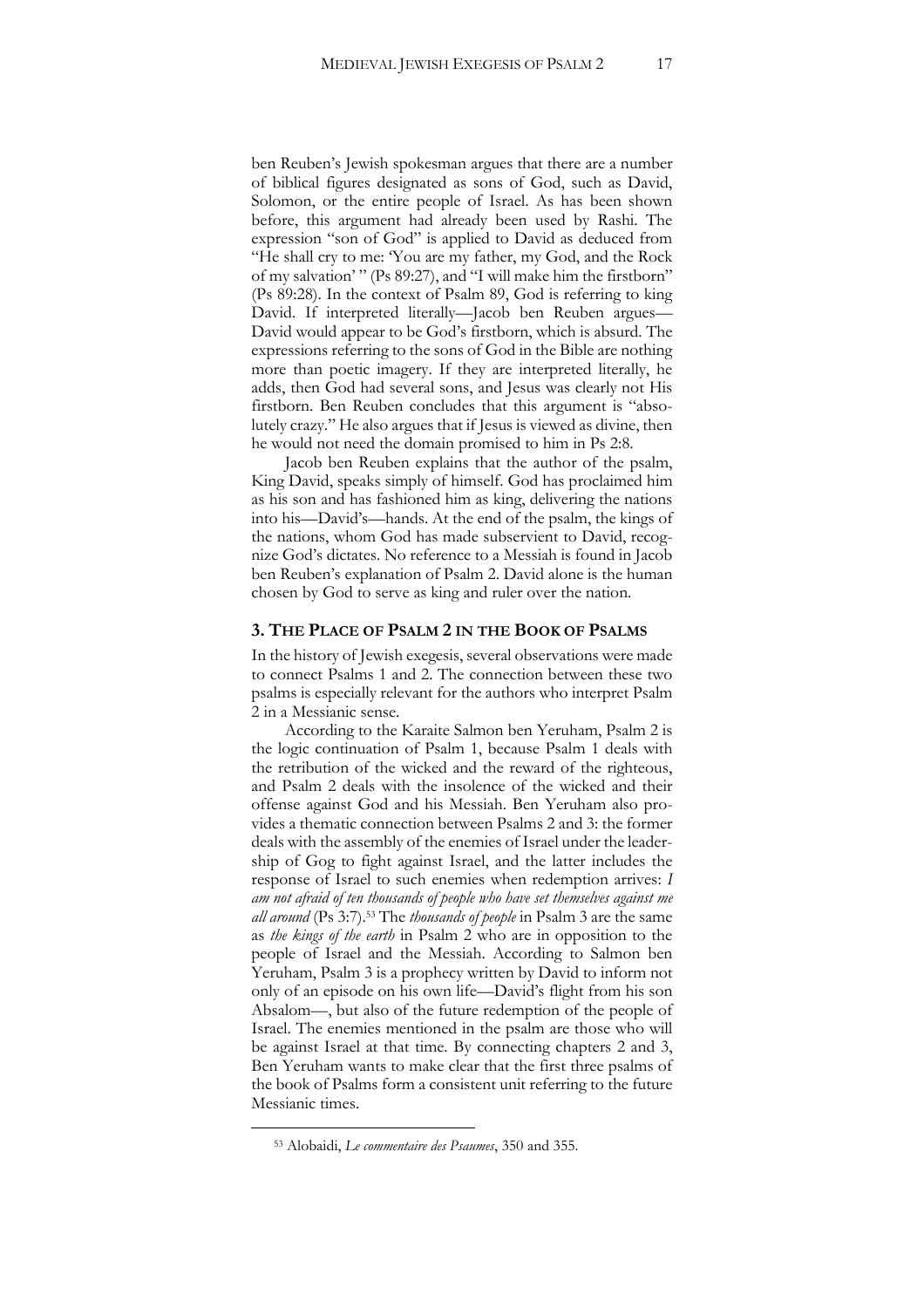Yefet ben Eli also gives a thematic connection between Psalms 1 and 2. The "wicked" mentioned in Ps 1:4–6 are the "nations" mentioned in Psalm 2:1 that will be destroyed in the war against Gog at the end of times. The end of Psalm 1 deals with God's protection of the righteous and His punishment of the wicked, and Psalm 2 deals with God's punishment of Gog, His rejection of false religions, and the submission of all the nations to the power of the Messiah and the Lord.<sup>54</sup>

Yefet ben Eli also explains that Psalm 2 is placed before Psalm 3 because in both psalms two similar situations are compared: Psalm 2 refers to a national danger in the future and Psalm 3 refers to a personal danger in the present. He adds that the editor of this book (*mudawwin*) arranged these two psalms in this order, not only because of the seriousness of the two dangers, but primarily so that we would "compare the incident of Absalom with that of Gog." Yefet concludes that there are similarities "between the case of Israel and Gog (Psalm 2) and what happened to David at the hands of Absalom (Psalm 3)."<sup>55</sup>

Saadiah Gaon connects psalms 1 and 2 due to the common theme between them.<sup>56</sup> His interpretation as to why Psalm 2 is placed after Psalm 1 is based on the explanation of the sages: Psalm 1 begins with *happy* (Ps 1:1), and Psalm 2 ends with *happy*  (Ps 2:12). But Saadiah Gaon is more specific in affirming that the wicked of Psalm 1 are those who rebel against the Lord and his anointed of Psalm 2. In his opinion, Psalm1 must be interpreted eschatologically as dealing with the reward of the righteous and the punishment of the wicked in the world to come, when the day of the Lord comes and the exile of the people of Israel finishes. The reward promised to the righteous in Psalm 1 is compared with the eschatological verses of Malachi, "they shall be my special possession on the day when I act" (Mal 3:17), Zephaniah, "wait . . . for the day when I arise as a witness" (Zeph 3:8), and Isaiah, "I am the Lord, in its time I will accomplish it quickly" (Isa 60:22). Saadia Gaon's eschatological interpretation of Psalm 1 is in consonance with his Messianic interpretation of Psalm 2. Saadiah's explanation of the connections between Psalms 2 and 3 also resembles that of the sages: Psalm 2 is about the people who joined together to be against the Lord and his anointed, and an example of such actions is found in Psalm 3, which deals with Absalom and his companions when they rose up against David.

The connection between psalms 1 and 2 is not a matter of concern for the exegetes who interpret Psalm 2 as referring to a historical episode in David's lifetime.

In his introduction to his first commentary on Psalms, Abraham ibn Ezra cites the opinion of Saadiah Gaon that there is a close thematic link between Psalms 2 and 3, but rejects it

<sup>54</sup> F. Eissler, *Königspsalmen*, 33–36.

<sup>55</sup> Simon, *Four Approaches*, 96–97.

<sup>56</sup> Kafih, *Tehillim*, 38; Sokolow, "Saadiah Gaon," 173–74; Simon, *Four Approaches*, 30.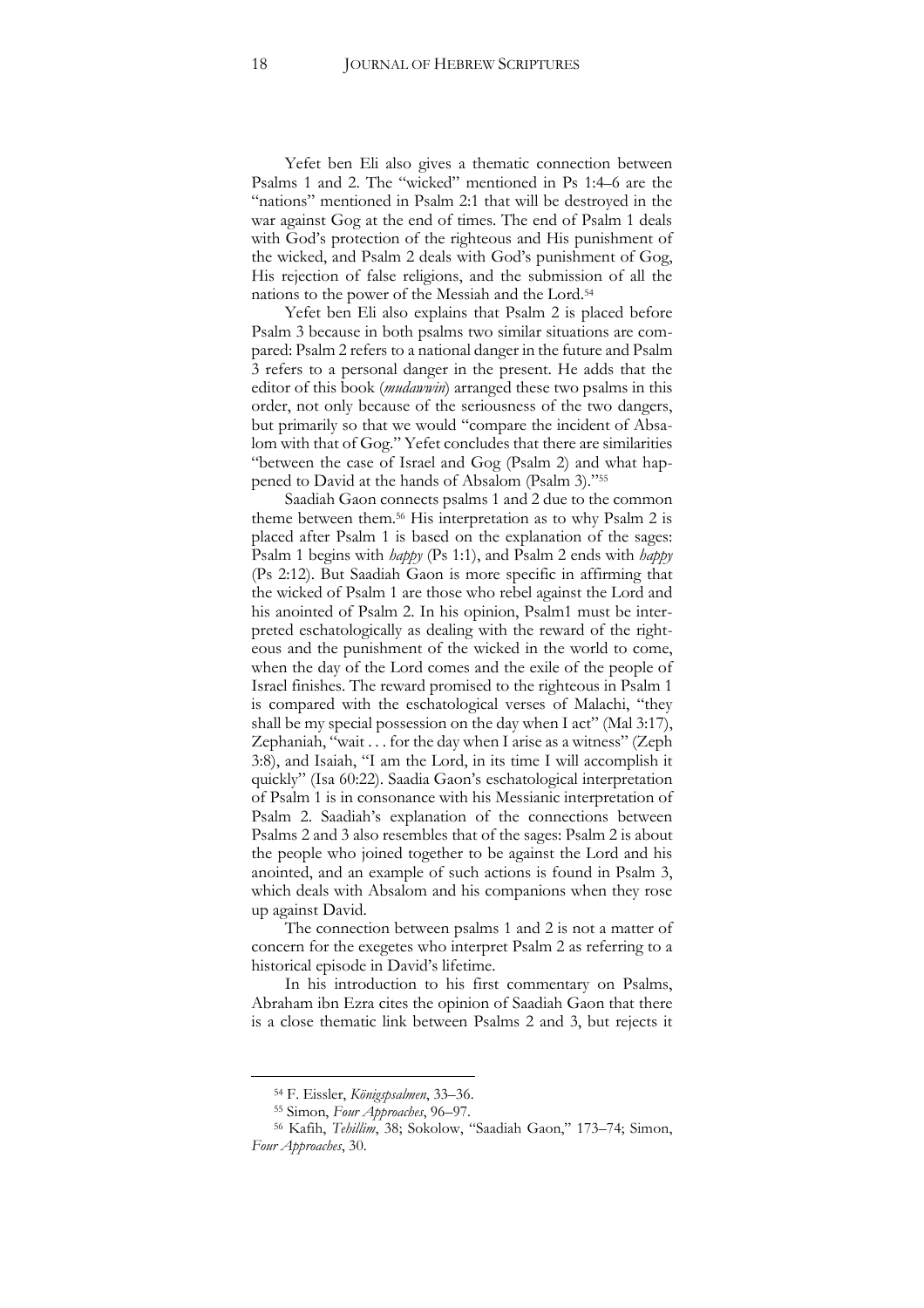arguing that Saadiah's opinion has no substantial textual basis to support it.<sup>57</sup>

Ibn Ezra sustains that there is neither any thematic sequence nor a chronological order in the book of psalms. He cites the rabbinic dictum "There is no chronological order in the Torah"<sup>58</sup> to conclude that "every psalm stands by itself," that is, every psalm is autonomous. In Ibn Ezra's view, the proof of every psalm's autonomy lies in the fact that they were written by many poets over an extended period of time. The editors wrote the psalms in the order they found them, without any fixed editorial principle to guide them.<sup>59</sup> As U. Simon points out, Ibn Ezra has two reasons for not linking the psalms: the lack of chronological order and the absence of conclusive linkages in the text of the psalms themselves.<sup>60</sup>

David Kimhi rejects the opinion of the sages that Psalm 2 is part of Psalm 1, basing his argument about the order of the psalms on the arrangement of these psalms in some manuscripts. As S. Gilligham observes, psalms 1 and 2 are in fact united in several Kennicott manuscripts and in some of De Rossi versions, but they are separated, for example, in the Codex Leningradensis.<sup>61</sup> Kimhi's observations prove that, in the manuscripts he consulted, these two psalms were separate.

Kimhi also recognizes that we do not know why the psalms are arranged in this order, and arrives at such a conclusion basing himself on the fact that the psalms referring to historical events are not placed in chronological order.

However, in his commentary on Psalm 3, Kimhi tries to find a thematic link between Psalms 2 and 3, given the fact that both psalms refer to two similar historical situations happening in king David's times.

It is possible that this Psalm (3) is connected with the preceding one (2), because the Philistines had come against David to contest his right to the kingdom and fight with him; and, in consequence, Absalom his son proposed to take the kingdom from his father and kill him, but David conquered all and was left in possession of the kingdom.

#### **4. CONCLUSIONS**

Comparison and contrast of the medieval Jewish exegetes on Psalm 2 demonstrates that there are two opinions regarding what situation or to whom the psalm refers to. The exegetes living in Muslim countries, such as Saadiah Gaon and the Karaites Yefet ben Eli and Salmon ben Yeruham, consider that this psalm refers to Messianic times, and specifically to the wars of Gog and Magog preceding the coming of the Messiah. In the case of the Karaites, the Messianic interpretation is particularly relevant for

<sup>57</sup> Simon, *Four Approaches*, 316–17.

<sup>58</sup> *Sifre' be-ha'alotekha* 64.

<sup>59</sup> On Abraham ibn Ezra's ideas on the Book of Psalms, see Simon, *Four Approaches*, 145–295.

<sup>60</sup> Ibid., 218.

<sup>61</sup> Gillingham, *A Journey*, 69.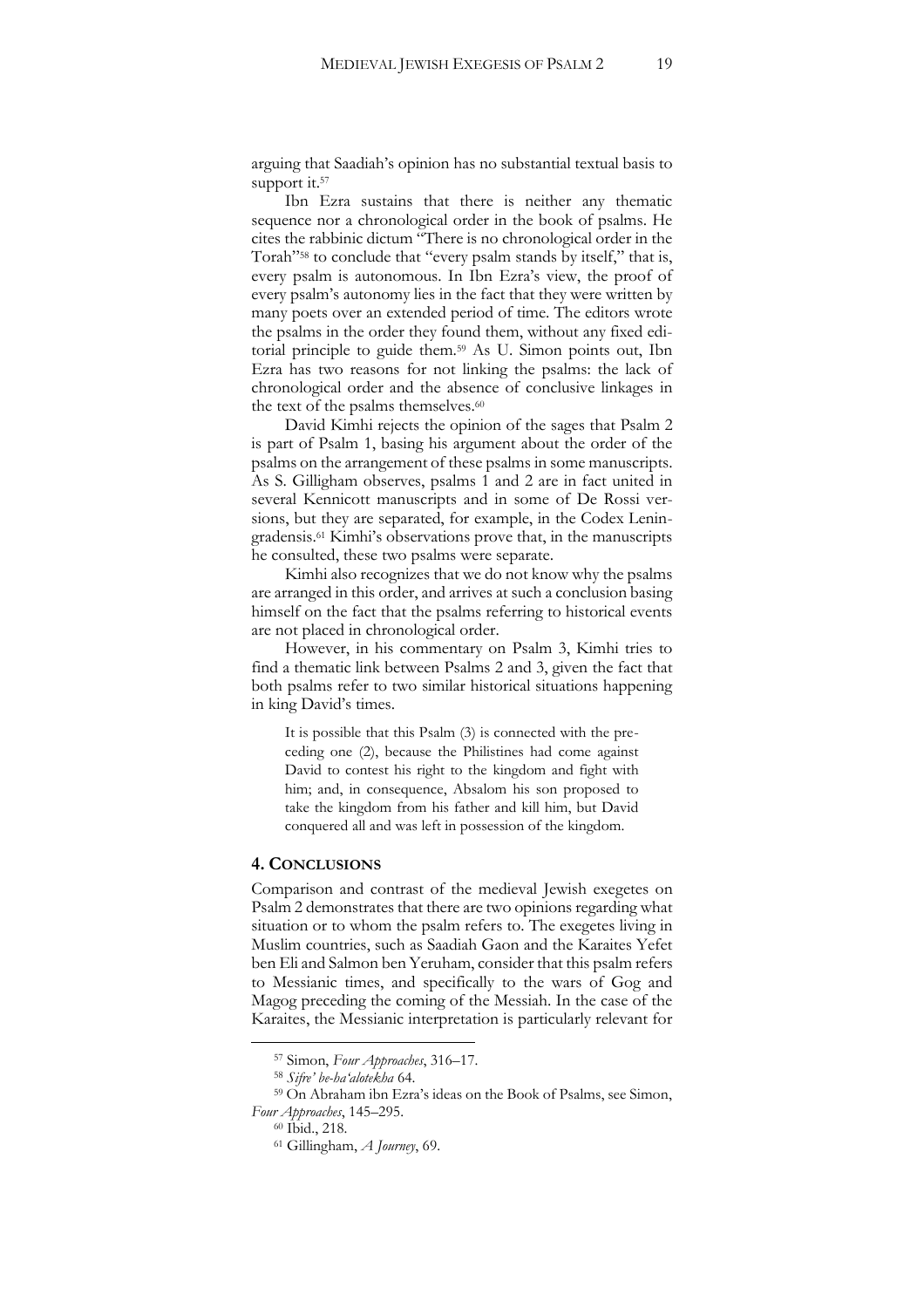it proves that the tenth century Karaite community of Jerusalem was expecting the imminent coming of the Messiah. These exegetes follow the rabbinic tradition, which interpreted Psalm 2 in a Messianic sense. Not a single reference to any historical event from Israel's past is found in these exegetes.

The exegetes living in a Christian environment tried to avoid the Messianic implications of Psalm 2. The interpretation of Rashi, Joseph Bechor Shor, David Kimhi, and Isaiah of Thrani that Psalm 2 refers to David's anointment as king of Israel and to the rebellion of the Philistines against him is intended to reject the Christian Messianic interpretation of this psalm. These exegetes consider that if Psalm 2 speaks of an episode in the biography of King David, a figure of past times, it is difficult for Christians to use this text in polemics with Jews or use Jewish exegesis for their own exegetical interests. The historical perspective of the Jewish exegetes seeks to prove that David's episode coincides with the descriptions in Psalm 2. Rashi, however, considers that the second part of the psalm contains prophecies for future events. At the end of his commentary on Psalm 2, David Kimhi leaves the door open to an eschatological interpretation of the psalm.

Although Jacob ben Reuben rejects the Messianic interpretation of Psalm 2, he, however, does not connect it to any episode of David's life.

In his commentaries on Psalm 2, Abraham ibn Ezra presents both possibilities without clearly deciding which is more correct. Ibn Ezra's ambiguity can be considered part of an exegetical strategy of presenting the different possibilities of interpretation open for discussion. Ibn Ezra defends the eschatological interpretation of the psalm basing himself on the literal meaning of the words *nations*, *peoples*, *kings*, and *rulers*, which can only refer to the nations and rulers of the world in the future Messianic times.

Abraham ibn Ezra comes from a Muslim background where the Messianic implications of Psalm 2 present no problem. He, however, is conscious of the danger of such an interpretation for Jews living in contact with the Christians, and displays his customarily critical attitude to biblical interpretation (and to the lack of consistency of biblical interpreters) and his faith in the principles of literal meaning

Menahem ha-Meiri considers that both interpretations― that it refers to king David, and that it refers to the future Messianic times―are valid. The fact that it was interpreted as Messianic by the Sages substantiated his authoritative argument for maintaining the Messianic significance of Psalm 2. The influence of Kimhi on Menahem ha-Meiri and his positive view of Christianity were also decisive in Ha-Meiri's admission of the possibility of interpreting the psalm in a Messianic sense.

In order to reinforce their arguments that Psalm 2 refers to Messianic times, the Karaites and Saadiah Gaon tried to find thematic connections between psalms 1 and 2. According to these authors, Psalm 2 is the logic continuation of Psalm1, because the wicked people mentioned in Psalm 1 are the same people who